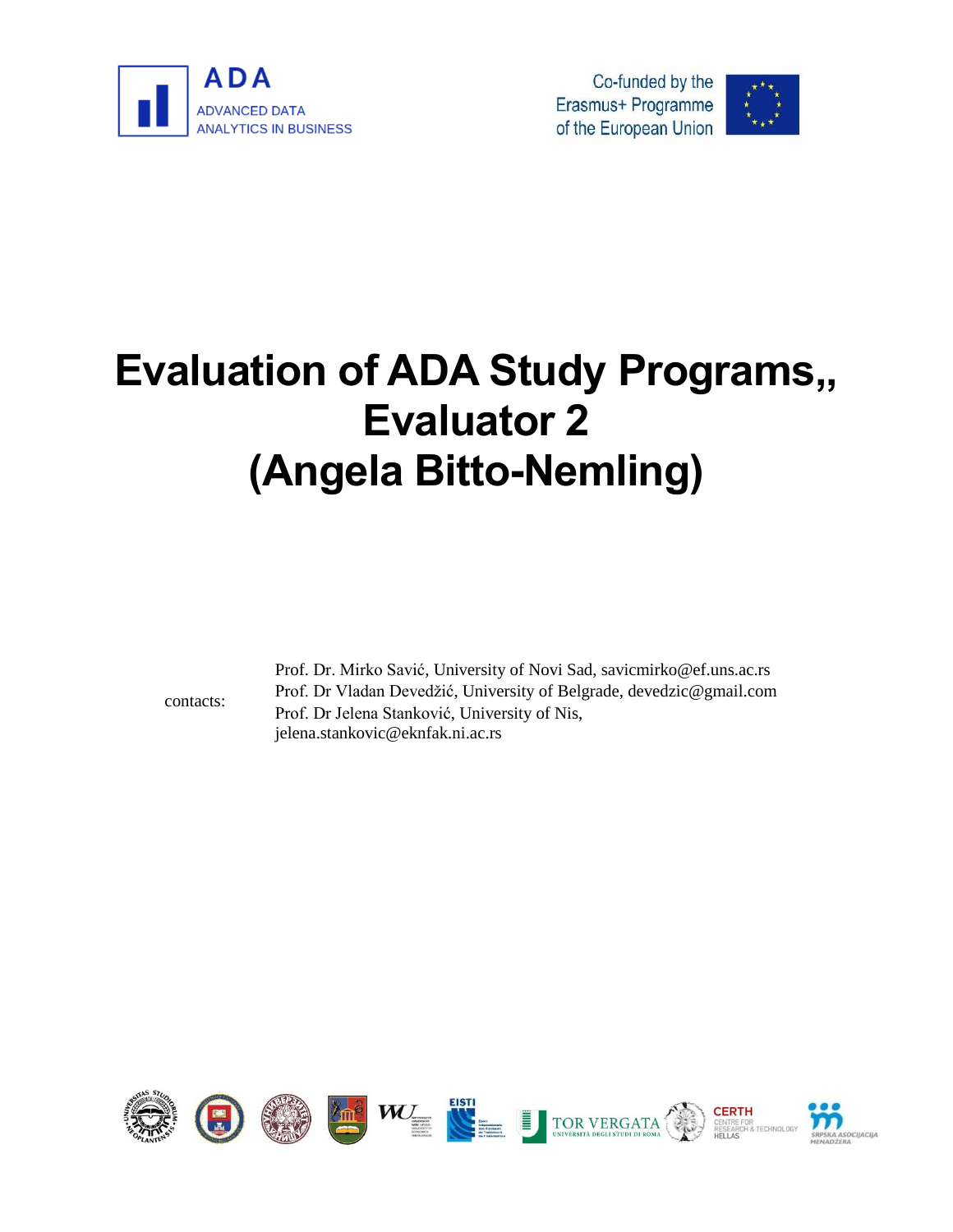| Project acronym:    | <b>ADA</b>                                 |
|---------------------|--------------------------------------------|
| Project full title: | <b>Advanced Data Analytics in Business</b> |
| Project No:         | 598829-EPP-1-2018-1-RS-EPPKA2-CBHE-JP      |
| Funding scheme:     | $ERASMIS+$                                 |
| Project start date: | November 15, 2018                          |
| Project duration:   | 36 months                                  |

| Abstract | After first version of curriculum, content of courses and methodology<br>finished, two external experts were engaged in order to evaluate the<br>quality of the developed master program. This report represents their<br>evaluation. On the basis of the report, consortium will correct the<br>elements of the master program if necessary. |
|----------|-----------------------------------------------------------------------------------------------------------------------------------------------------------------------------------------------------------------------------------------------------------------------------------------------------------------------------------------------|
|          |                                                                                                                                                                                                                                                                                                                                               |

| Title of document:   | Evaluation of ADA study program   |
|----------------------|-----------------------------------|
| Work package:        | WP 5: Quality plan                |
| Activity:            | 5.4 Report on external evaluation |
| Last version date:   | 04/04/2022                        |
| File name:           | 5.4 Report on external evaluation |
| Number of pages:     | 31                                |
| Dissemination level: | International                     |

#### DISCLAIMER

The European Commission support for the production of this publication does not constitute an endorsement of the contents which reflects the views only of the authors, and the Commission cannot be held responsible for any use which may be made of the information contained therein.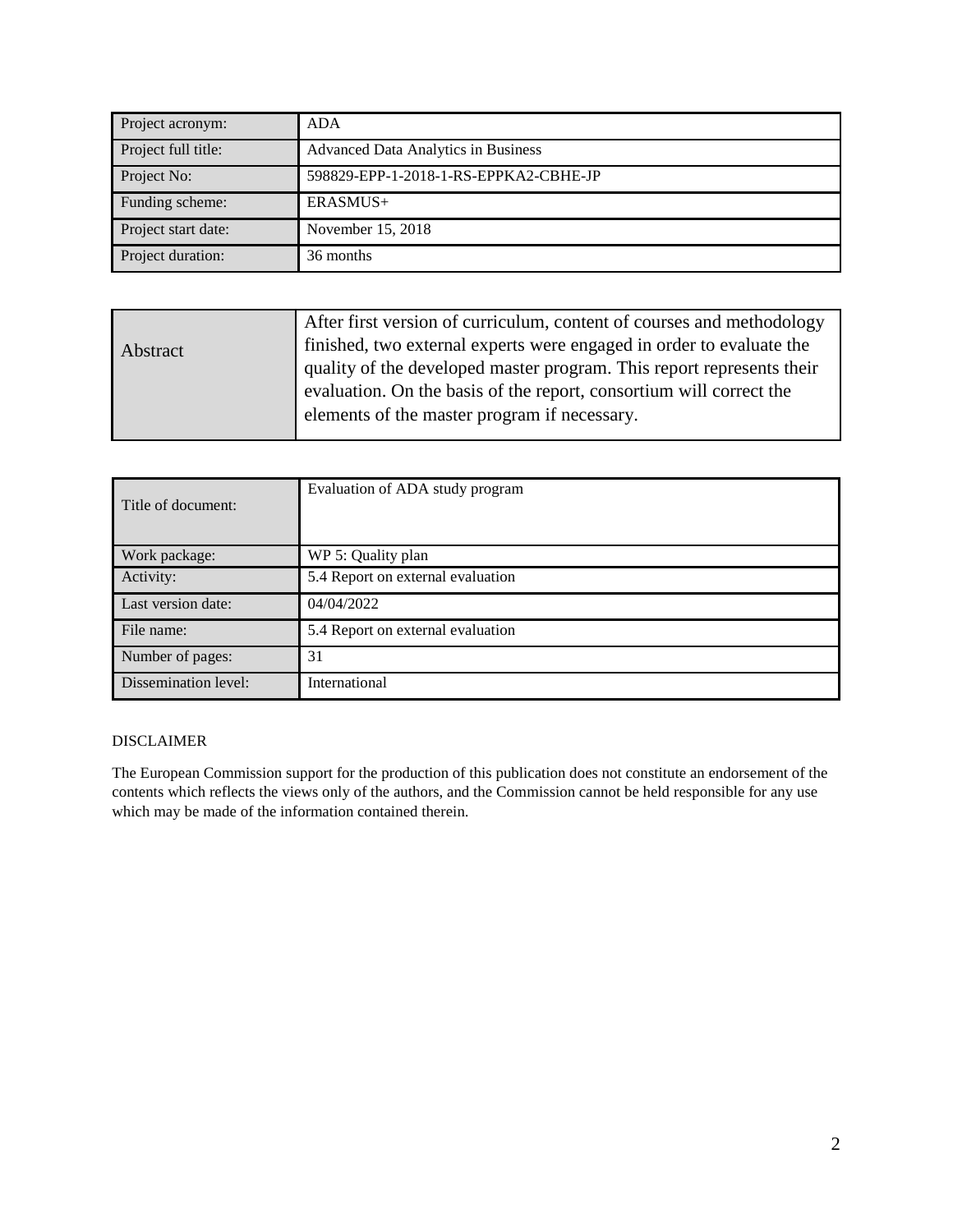# **TABLE OF CONTENTS**

| $\mathbf{1}$   |      |  |  |  |  |  |
|----------------|------|--|--|--|--|--|
| $\overline{2}$ |      |  |  |  |  |  |
| 3              |      |  |  |  |  |  |
|                | 3.1  |  |  |  |  |  |
|                | 3.2  |  |  |  |  |  |
|                | 3.3  |  |  |  |  |  |
|                | 3.4  |  |  |  |  |  |
|                | 3.5  |  |  |  |  |  |
|                | 3.6  |  |  |  |  |  |
|                | 3.7  |  |  |  |  |  |
|                | 3.8  |  |  |  |  |  |
|                | 3.9  |  |  |  |  |  |
|                | 3.10 |  |  |  |  |  |
| $\overline{4}$ |      |  |  |  |  |  |
|                | 4.1  |  |  |  |  |  |
|                | 4.2  |  |  |  |  |  |
|                | 4.3  |  |  |  |  |  |
|                | 4.4  |  |  |  |  |  |
|                | 4.5  |  |  |  |  |  |
|                | 4.6  |  |  |  |  |  |
|                | 4.7  |  |  |  |  |  |
|                | 4.8  |  |  |  |  |  |
|                | 4.9  |  |  |  |  |  |
|                | 4.10 |  |  |  |  |  |
| 5              |      |  |  |  |  |  |
|                | 5.1  |  |  |  |  |  |
|                | 5.2  |  |  |  |  |  |
|                | 5.3  |  |  |  |  |  |
|                | 5.4  |  |  |  |  |  |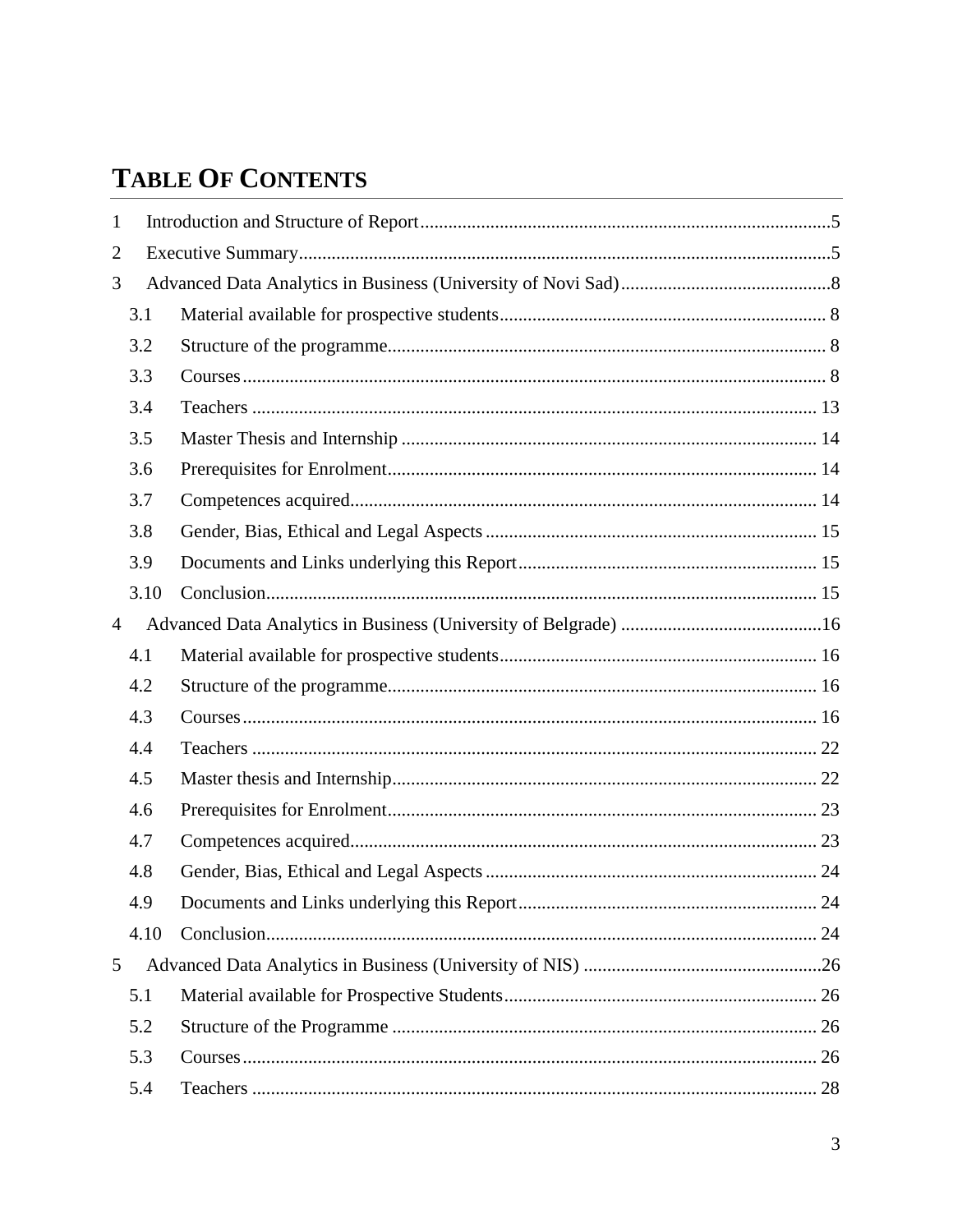| 5.6 |  |
|-----|--|
|     |  |
| 5.8 |  |
|     |  |
|     |  |
|     |  |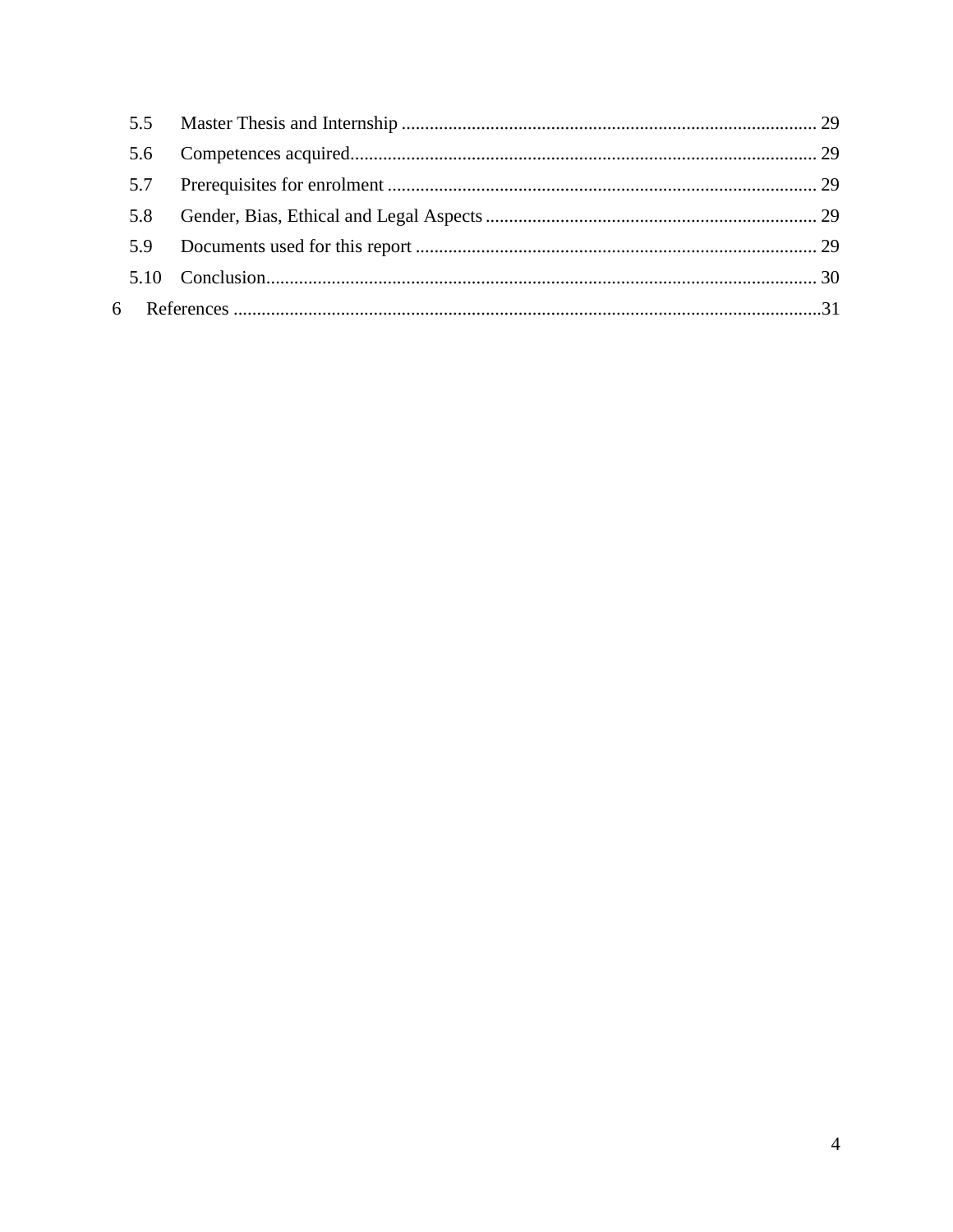# <span id="page-4-0"></span>1 INTRODUCTION AND STRUCTURE OF REPORT

The intention of this document is to evaluate and comment on the structure and suitability of three ADA study programmes.

This report is structured the following way. Section 1 gives an overview of this report. Section 2 offers a very short executive summary of the main findings. Next the individual programmes themselves are being evaluated. Section 3 covers the ADA programme at the University of Novi Sad, Section 4 covers the ADA programme at the University of Belgrade and Section 5 covers the ADA programme at the University of Nis. Section 6 offers links to comparable programmes from other universities.

For each programme itself the following points are being analysed in subsections: Subsection 1 discusses the overall information available. This is restricted only to information available in English. Subection 2 analyses the structure of the programme and Subsection 3 lists courses and their contents. Subsection 4 discusses information regarding academic teaching personal. Subsection 5 takes a look at the details on outline of the master thesis and internship and, Subsection 6 discusses competencies acquired and Subsection 7 states prerequisites for enrolment. Subsection 8 discusses gender, legal, ethical and bias aspects. Subsection 9 gives references to documents and links used. Subsection 10 concludes.

# <span id="page-4-1"></span>2 EXECUTIVE SUMMARY

In the following the most important points are listed for each programme. This shall give the reader a quick overview of what will follow in the more detailed reports in Section 3-5.

# **Ada at University of Novi Sad :**

- Information is detailed and available.
- The programme accounts for 120 ECTS and runs over 4 semesters.
- The master thesis accounts for 18 ECTS, while the internship accounts for 4 ETCS.
- There exists a zero-subject course before the start of the master programme for interested students to get well prepared.
- International, well-educated teachers, 25 % are female.
- The programme itself is well-structured.
- Courses are suitable for an advanced analytics master programme.
- No further information on competencies acquired is provided.
- Gender, bias, ethical and legal aspects of data analytics are not part of the curriculum.
- Small class size of 25 students only enables an intense knowledge transfer from teachers to students.
- Based on the reviewed documents the ADA study programme at the University of Novi Sad deems suitable for equipping students with the necessary competencies for working in a data analytics environment.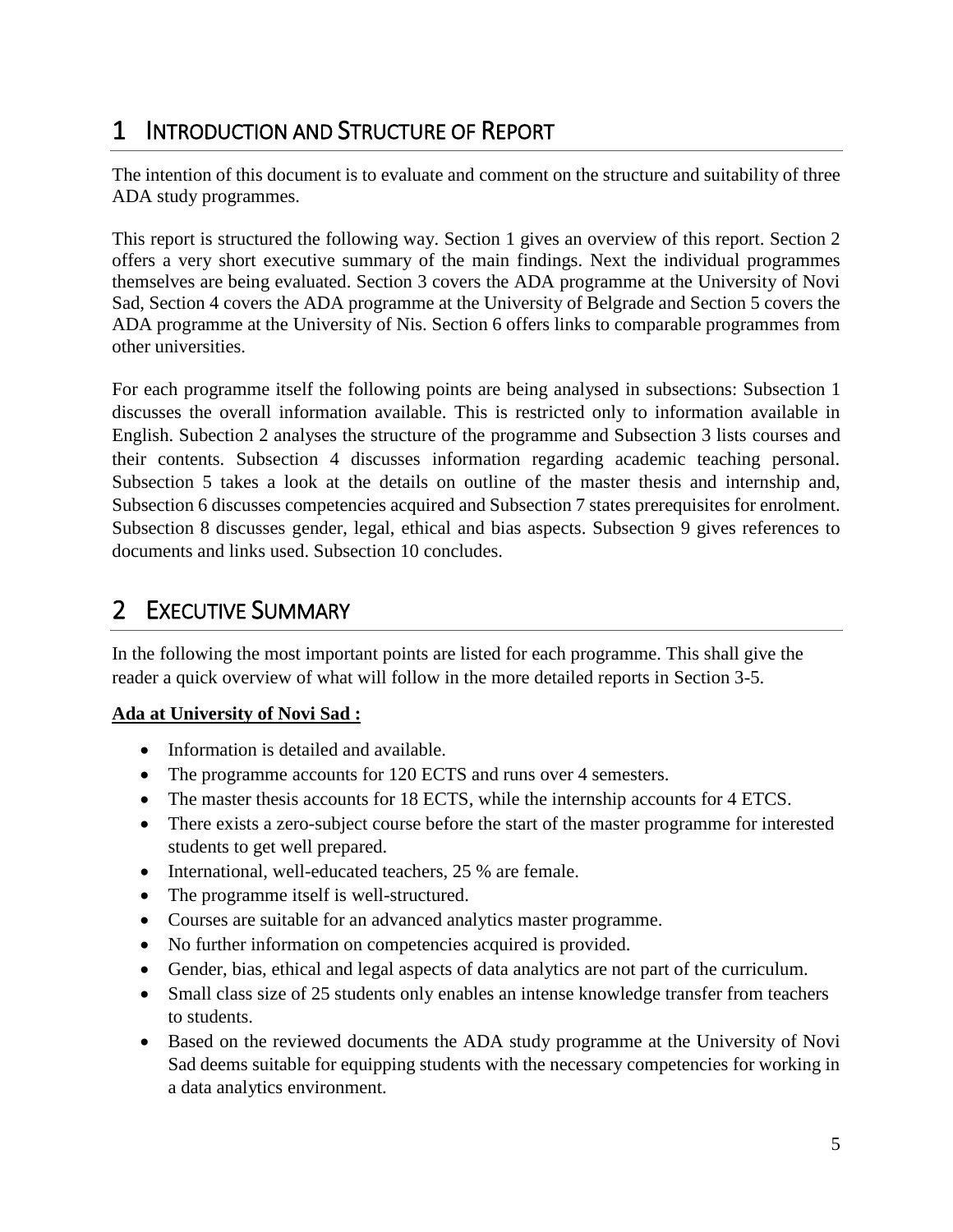The workload in this programme can be described as appropriate to challenging.

# **Ada at University of Belgrade :**

- Information is detailed and available.
- The programme accounts for 90 ECTS and runs over 3 semesters.
- The term paper accounts for 5 ECTS, the master thesis accounts for 10 ECTS, while the internship accounts for 3 ETCS.
- Courses are suitable for an advanced analytics master programme.
- Full list of competencies upon graduation is available. Courses deem fitting for acquiring these competencies.
- Gender aspects are not part of the curriculum.
- Ethical concerns are being discussed within the Big Data course.
- Programme is well-structured, graduates will benefit from in-depth knowledge in mathematical subjects.
- 50% of all teaching personal is female.
- Small class size of 25 students only enables an intense knowledge transfer from teachers to students.
- The study book links to copyright protected material and books. This seems unfitting for a university programme.
- The workload in this programme can be described as appropriate to challenging in a positive way.
- Based on the reviewed documents the ADA study programme at the University of Belgrade deems suitable for equipping students with the necessary competencies for working in an advanced data analytics environment.

# **Ada at University of Nis :**

- Too little overall information is available.
- The programme accounts for 90 ECTS and runs over 3 semesters.
- The master thesis accounts for 20 ECTS, while the internship accounts for 10 ETCS.
- No information about qualifications of the teaching personal. 50 % of teachers are female.
- No information on enrolment prerequisites.
- No information on overall competencies acquired upon graduation.
- Clear structure or focus of the programme is missing. Course content seems somewhat redundant.
- It is questionable to what extent graduates will have required advanced knowledge.
- The programme seems to focus on applying competencies on real-life problems and somewhat neglects an in-depth theoretical foundation.
- The workload in this programme can be described as too little for a master's programme.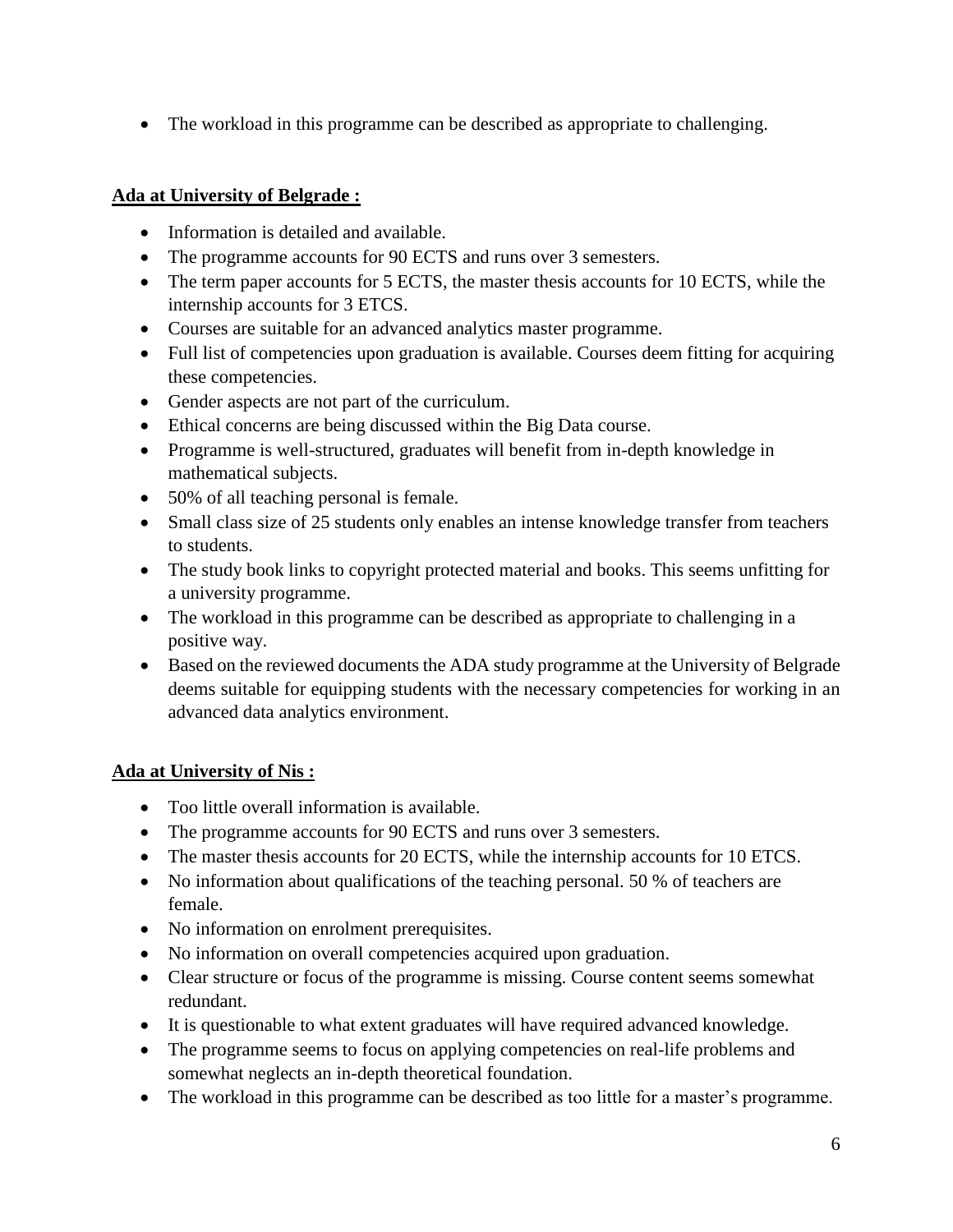Based on the reviewed documents the ADA study programme at the University of Nis there is room for improvement to equip students with the necessary competencies for working in an advanced data analytics environment.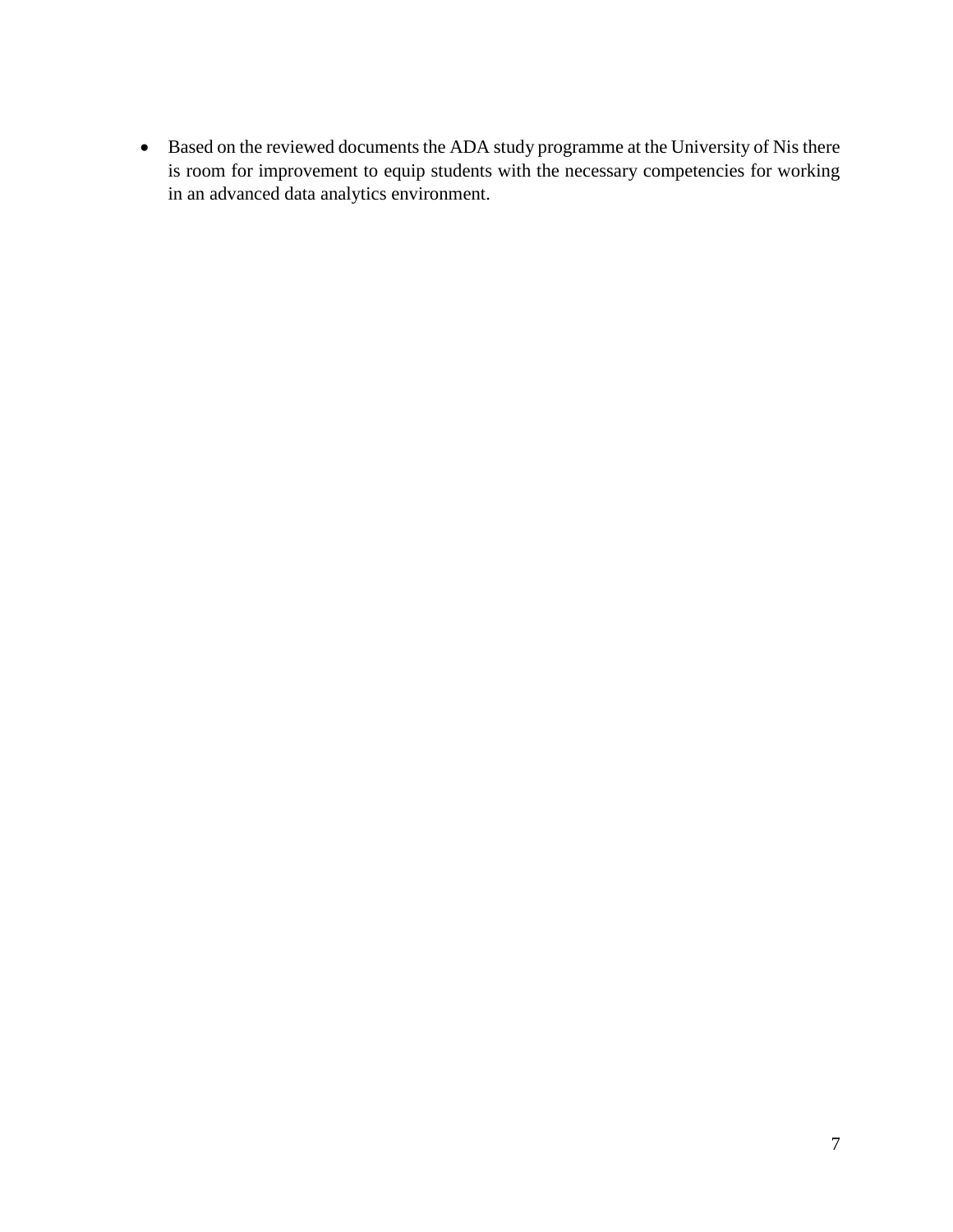# <span id="page-7-0"></span>3 ADVANCED DATA ANALYTICS IN BUSINESS (UNIVERSITY OF NOVI SAD)

The study programme Advanced Data Analytics in Business at the University of Novi Sad offers the following general learning outcome: mastering competencies in understanding big data, their preparation, modelling, evaluation, and implementation of solutions in business, through the application of programming, statistics, machine learning, data manipulation, visualization, and respecting codes of ethics.

The study programme is intended for a relatively small audience of 25 students only.

# <span id="page-7-1"></span>3.1 MATERIAL AVAILABLE FOR PROSPECTIVE STUDENTS

Information about the programme in English is extensively available and detailed. Prospective students are well informed before the start of the programme.

# <span id="page-7-2"></span>3.2 STRUCTURE OF THE PROGRAMME

The programme is spread out over four semesters, where the last semester is dedicated to the master thesis. In total the programme accounts to 120 ECTS. The curriculum contains eight compulsory and five elective courses that are taught over three semesters. All courses carry the same number of ECTS, i.e., 7 points, while the practice in the company carries 4 ECTS. The study program has a total of 8 compulsory courses (a total of 56 points), a basket of 10 elective courses from which 5 are chosen (a total of 35 points).

One zero subject (Data campus) is planned for students to acquire the necessary prior knowledge for easier attendance of classes in the master's program later. The zero subject is performed before the beginning of regular classes in the program and is not obligatory for students.

# <span id="page-7-3"></span>3.3 COURSES

The list of courses offered in this programme can be found in the following. The content and goals are described in detail and students are well prepared to know what to expect.

#### **Academic Writing**

The goal of the course is to develop student's ability to write research papers and other academic texts. Student understands research principles, knows how to write research questions, hypothesis and objectives, design adequate literature review, acquire the ability to access and extract relevant information from relevant data sources, write an effective research proposal.

#### **Advanced Analytics with SPSS**

The main goal of this course is to familiarize students with the power and functionality of IBM SPSS Statistics as a data analysis tool and to cover standard exploratory statistical analysis of data.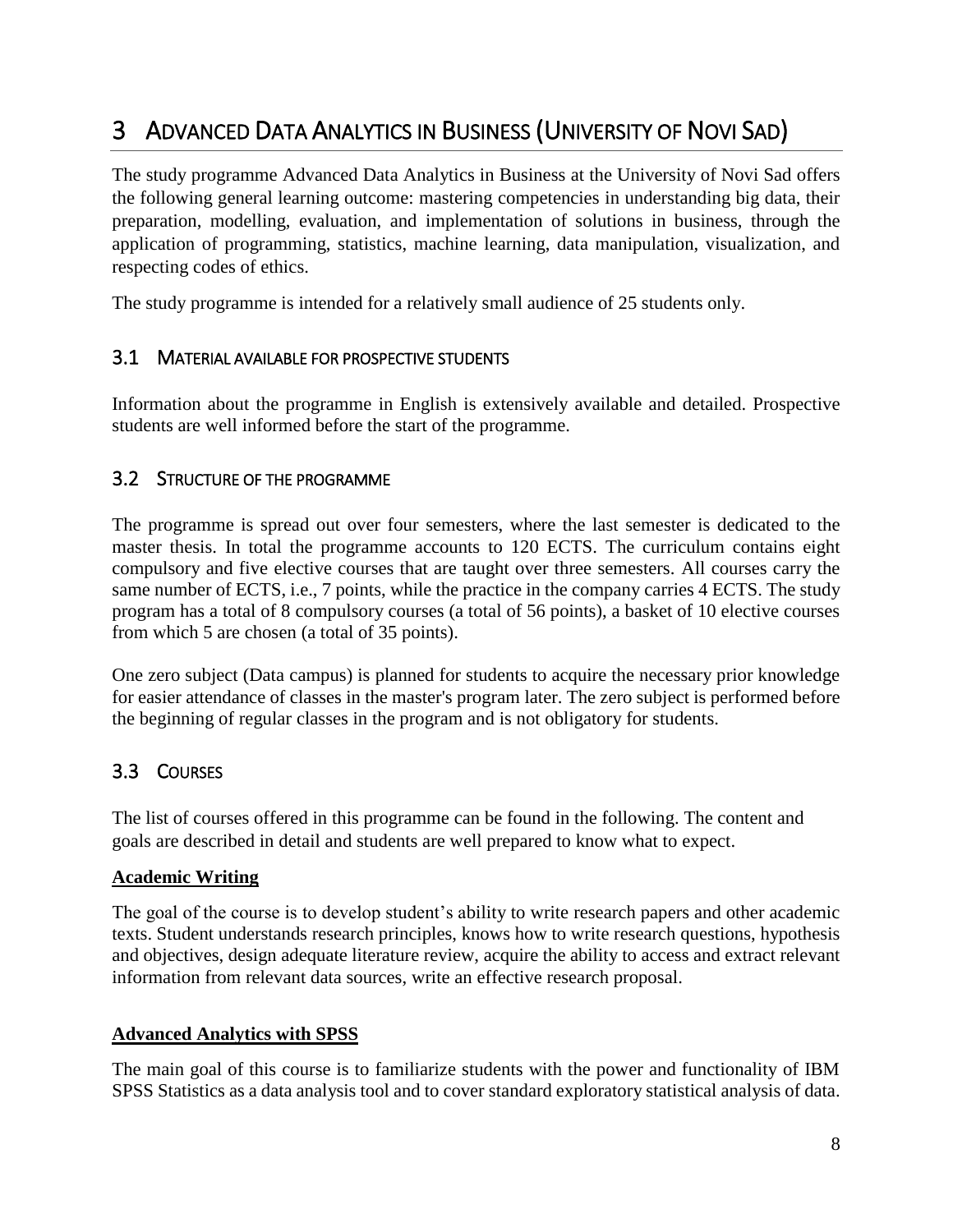This course will introduce basic methods for data import, data management, graphics, basic and advanced statistical analysis by using the SPSS software package. Learning outcome Students will develop the fundamental skills needed to prepare data sets for analysis, and to conduct statistical analyses and report those analyses. At the completion of this course, students will be able to:

- o Prepare and manipulate datasets for analysis in SPSS.
- o Conduct simple descriptive and graphic analyses of data in SPSS.
- o Conduct advance statistical analyses of data in SPSS.
- o Prepare a report with a summary of analyses conducted in SPSS.

#### **Advanced Econometrics**

Introduction of students with different methods of advanced econometric analysis, topics and methods of modern econometric analysis used in advanced data analytics and data science, training for independent empirical research. New knowledge in the field of assessment, testing and interpretation of econometric models of different kinds with use of econometric software. As software support, we are using GRETLS, EVIEWS and R language. Student is capable to identify the economic problem, to define adequate sample and to choose the best econometric model and implementing it with use of econometric software and based on obtained results to make conclusions and interpret the results.

#### **Big Data Fundamentals**

To provide the students with basic knowledge of big data: big data characteristics, storing, cleansing, and analysing big data, with the emphasis on predictive and prescriptive analytics. Students will be able to apply the methods of data collection and data analytics to solve business related problems in support of business decision making. Students will develop competencies necessary to use related software tools to perform data collection, cleansing and analytics.

#### **Business & Decision modelling**

The aim of this course is to provide students with the necessary knowledge regarding basic concepts and methods of decision-making in different areas of the economy by applying quantitative methods. Knowledge acquired in this area should point the need for certain methods in the field of economics, to make effective decisions. Students' abilities to successfully use the knowledge for recognition of different economic connections to provide support in the process of making economic decisions: optimizing business decisions; planning and optimization of inventories and costs; modelling of problems with non-fulfilment of traditional assumptions, recognition, and formulation of the decision-making process.

#### **Business Cases**

The aim of this course is to provide students with the necessary knowledge regarding practical application of data science. The idea is to support problem-based learning using real-life examples of practical application of data science in various areas of business. The course also includes research-based case studies that address current topics and critical issues in data science. Ability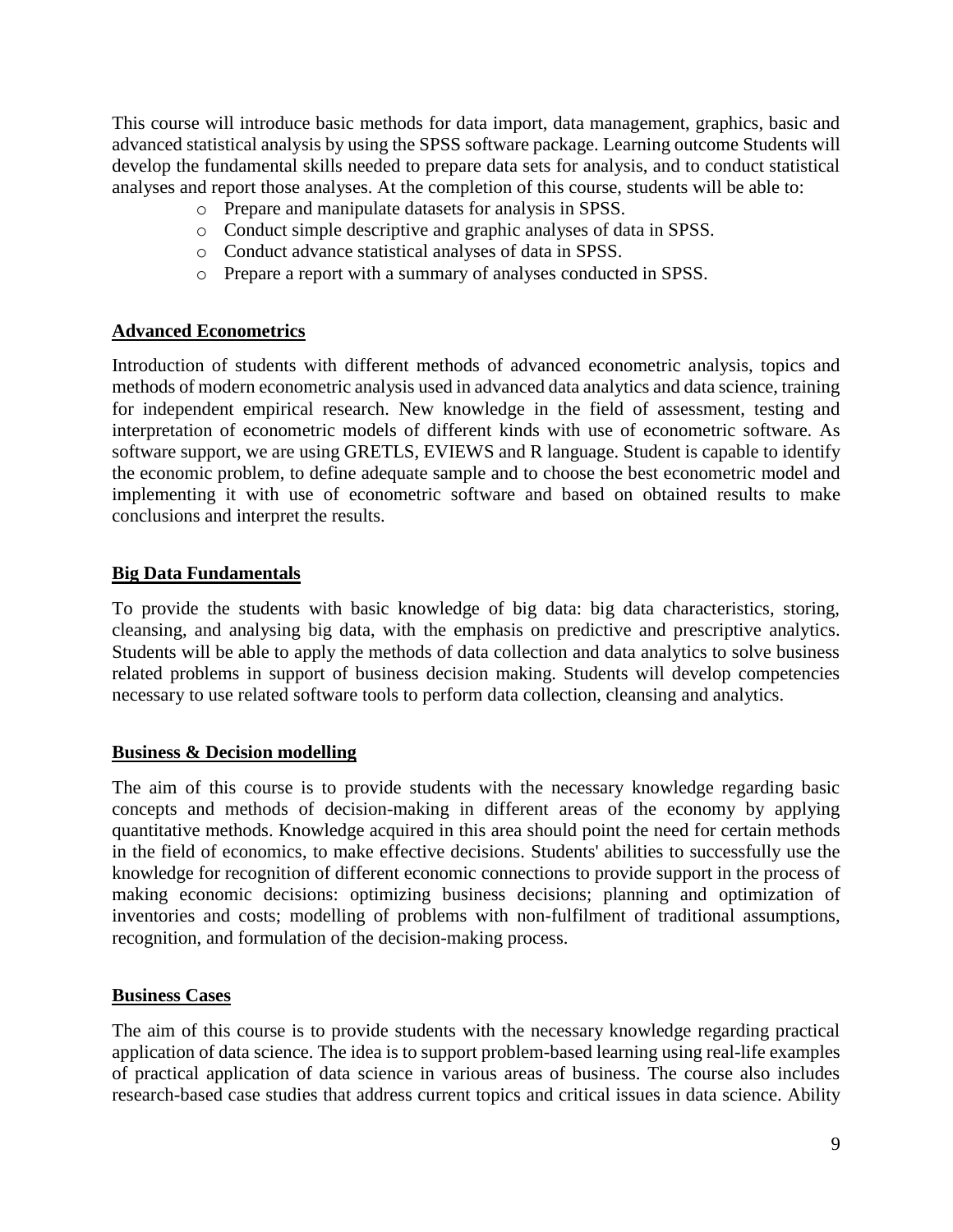of students to recognize different areas of application of methods and models of data science in practice, to provide support in economic decision-making processes: making financial decisions by applying data science; making marketing decisions by applying data science; decision making process management by applying data science; decision making in health management using data science; decision making in agricultural production using data science.

# **Deep Learning**

Modern data analytics in business increasingly relies on machine learning techniques, i.e., quality business decisions are made after data being processed by machine learning methods. Having this in mind, machine learning and especially the segment of deep learning in business analysis represents an important apparatus of modern economic sciences, and the subject itself provides the basis for successfully mastering their basics. Particular attention is paid to the connection between theory and business, as well as the application of methods through computer work. The aim of the course for the student is to learn the basics of deep neural networks, to understand how to apply and develop a neural network and lead projects in the field of machine learning. By mastering the content of the course, students will be able to identify problems from business analysis that can be solved by machine learning techniques. The problems will come from a case study and will be equivalent to problems from practice. Theoretical and practical knowledge acquired through this course will enable them to recognize the nature of the problem, to recognize models and techniques by which the problem is solved and to look for appropriate tools. They will be able to prepare data for the model, translate the model into a form that existing tools can handle, select algorithms to solve, solve the problem and interpret the results, and propose decisions based on the results. Students will also be able to develop different neural network architectures, such as CNN, RNN, LSTM in Python programming language, to understand key parameters of neural network architecture, and to realize photo classification and perform textual data analysis using neural networks.

#### **Designing communication of results**

The goal of the course it to teach students to set of techniques and tools for extraction and transformation or raw data into meaningful and useful information for business analytics. Also, the goal is to develop ethical competences related to data collection, storing, dissemination and analysis. Learning outcome Students know to implement tools for extraction and transformation of raw data and to identify and evaluate ethical impact in data driven organisation. Students know to implement techniques for protection of privacy, ethical distribution of data and minimise negative consequences in data driven organisation.

#### **Digital Marketing Analytics**

The objective of the course is to train students for the realization of the steps in the marketing management process in the field of digital marketing. Based on the acquired knowledge, students will be able to manage the digital marketing process. It is helpful in the proper implementation of various digital marketing activities in various areas of their application.

# **Financial Analytics**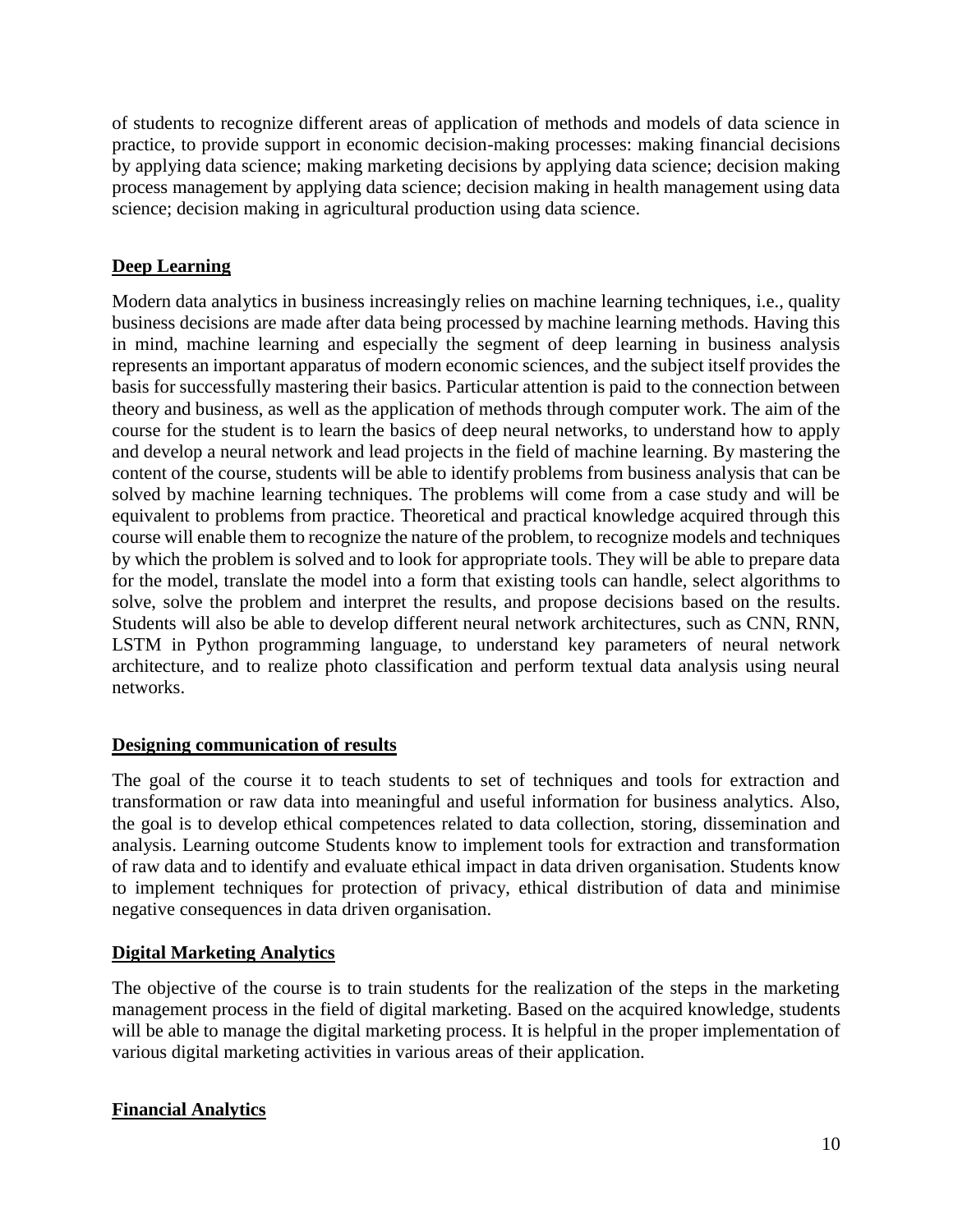The goal of the course is to provide students a different view on the financial data and an in-depth financial knowledge approach to improve overall financial business performances. Students can implement a large set of financial models. Through examples, they learn how to obtain raw data, perform the analysis, and generate an output properly. Therefore, students learn how to answer specific business questions and forecast possible future scenarios using real-world data available online

#### **Machine learning**

The aim of the course is that student builds an abstract thought within the area of machine learning and on the basis to master the possibilities of its application in data science. The student should apply the acquired knowledge from machine learning methods (linear regression, artificial neural networks, decision trees, associative rules, support vector machine, genetic algorithm) in solving real problems. Acquisition of modern knowledge and skills in machine learning. The student can study and solve real problems in data science by applying the acquired knowledge from the application of machine learning methods. Solving concrete problems with use of algorithms and techniques of machine learning. Introduction of main machine learning techniques. Understanding of matrix problem set up, definition of criteria functions through probabilities and solving regression and qualification problems. Understanding optimization and regularization procedures, modular approach in multilayer architecture, and ensemble of methods and techniques of dimension reduction.

#### **Managing, Storage and Visualising Big Data**

The goal of the course is to give students an in-depth understanding of a wide range of fundamental Big Data Management systems. This course focuses on the "variety" of the 3Vs in big data, where how to store, index and query various types of data in a real-world application. Moreover, this course provides knowledge needed for solving big data management problems, which include data cleaning, data integration, data update, query processing and to learn students how to use tools for visualising big data for business analytics. The basic outcomes concern: 1) Problem Solving: Ability to model and implement efficient big data solutions for various application areas using appropriately selected tools and architectures. 2) Critical Analysis: Ability to analyse big data infrastructures and their components, to compare and evaluate them, and make appropriate design choices when solving real-world problems. 3) Communication: Ability to motivate and explain trade-offs in big data platform design and analysis in written and oral form. Student is capable of visualising big data in an effective way and to draw conclusions in the context of business analytics

#### **Master Thesis**

The goal of the work on the master thesis and its presentation is for student to prove that can conduct autonomous and creative approach in the application of practical and theoretical knowledge in the field of business analytics. Students finishing master thesis in the field of business analytics are competent to solve real-life problems in this area. Student has comprehensive knowledge and understanding of all courses of study program, and ability to solve real-life problems through use of scientific methods. Student is capable of writing and presenting the results of his work.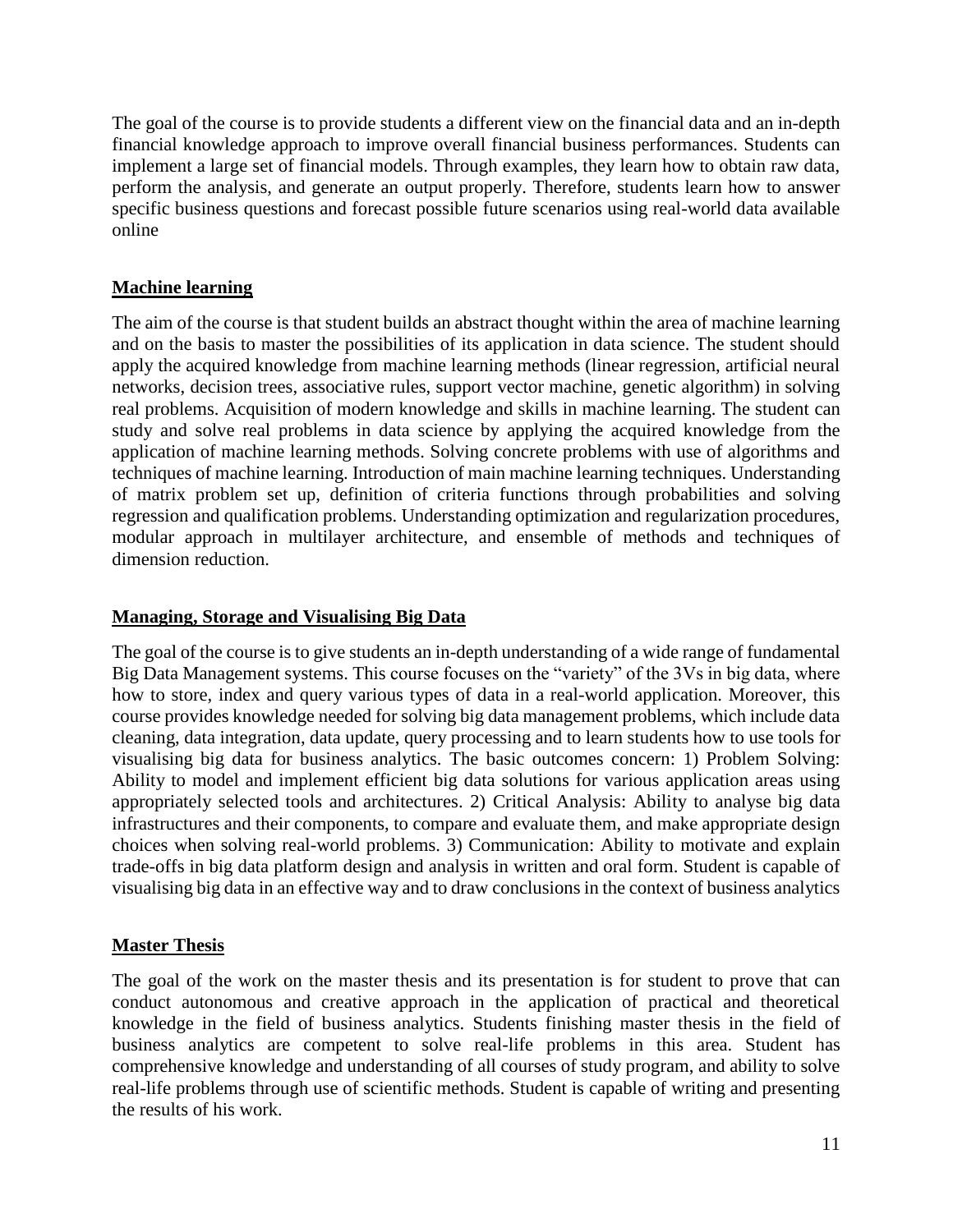#### **Quantitative fundamentals**

The goal of this course is to review several mathematical and statistical concepts and to develop basic arithmetic and algebra skills relevant for the study of data science. The course takes a practical, applied approach to mathematics and statistics to increase student appreciation of the material. After completing the course, students can understand various quantitative and statistical methods, understand data, and draw inference from data, to pose and solve financial-based problems by using previously stated methods on company-specific data.

# **R for Data Science**

The goal of the course is students to teach students at the beginning basic tools for management of big data in R language and later advanced tools and be capable to program in R language. The entire course is in the context of business environment and through examples of good praxis, because the final goal is for student to develop competencies related to R language to implement them for the need of business analytics in fast and efficient way. Students know and understands R language, uses R studio, ggplot2, tidyverse and collection of packages for massive data. Student imports, manipulates, analyse and models data. Student knows how to communicate results of analysis to final users.

#### **Social Media Analytics**

To familiarize students with a) social media sites as the data sources for business analytics, b) the power and significance of user-generated content, and c) various possibilities of analysis of social media content which allows companies to observe the overall market position of a company, product, or competition. To teach students to obtain relevant data from the Internet, to retrieve them and visualize them, to analyse textual content from social media, as well as the emotions from user-generated content from social media. After completing this course the student has the knowledge to solve complex problems which require application of categorization and clustering of texts, topic modelling, and sentiment analysis; Student has the knowledge to select adequate data source and to retrieve the data from the Internet; Student has the knowledge to create dataset and to prepare it for analysis; Student knows to visualize data (graphical representation of large amount of data, word clouds, and similar); Student knows how to choose an adequate approach to analyse data and to practically apply clustering, classification techniques, association rules on data from the Internet; Student knows to interpret obtained results.

#### **Supply chain and Operational Analytics**

Goal of the course is a mastery of the essential elements of the supply chain analytics: Data management - collection, cleaning, manipulation, visualisation; Segmentation - products, suppliers, and customers; Forecasting - techniques, aggregation, Demand management – process metrics, price optimization. Student knows to explain the importance of supply analytics, efficiently handles the available business information/data, can use analytical tools like Python, R, SPSS and MS excel efficiently in order to take managerial decisions more effectively.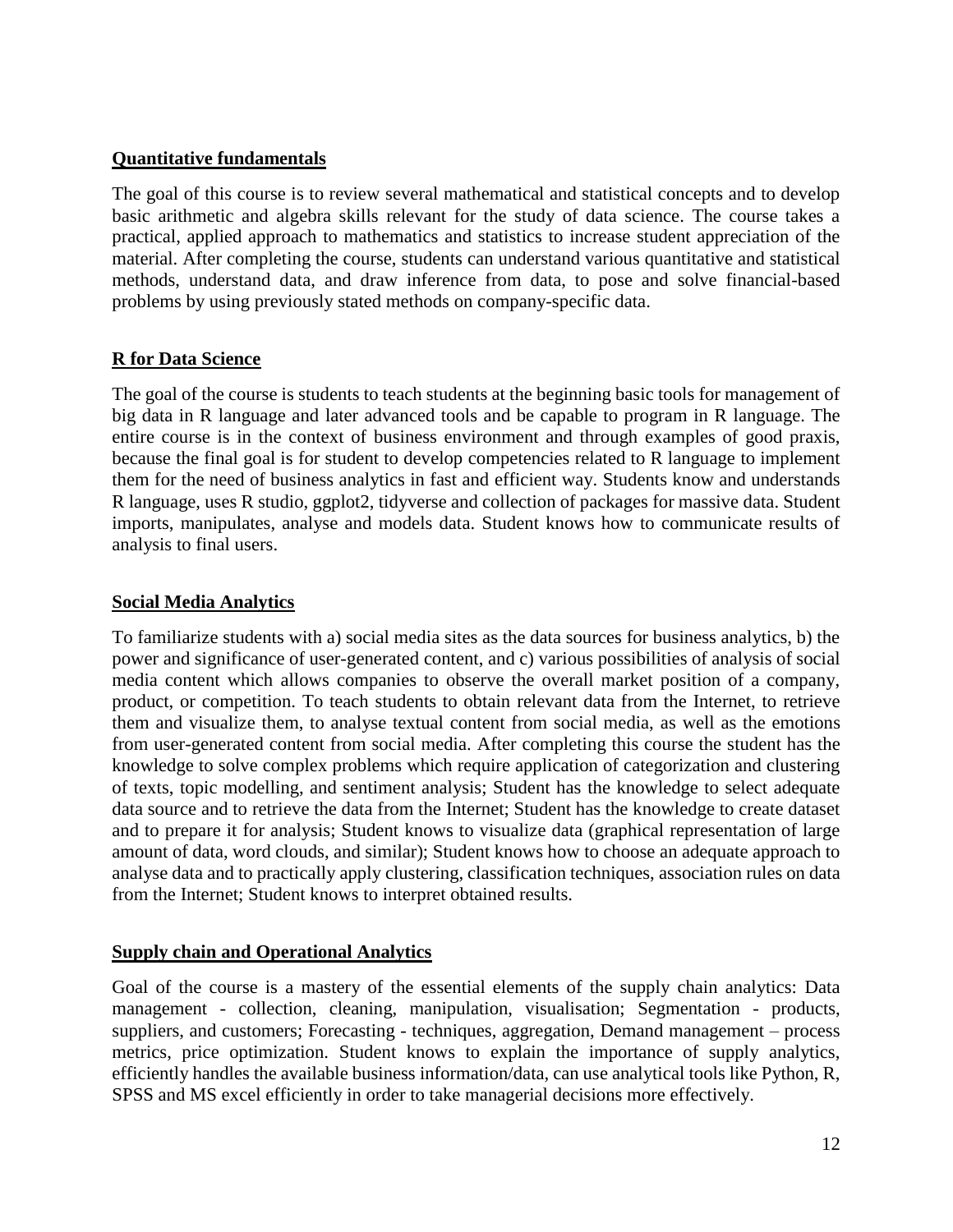#### **Time Series Analysis**

The goal of the course is to illustrate time series analysis using many applications in fields of economics and finance, but also in other fields of science. Students will be given fundamental grounding in the application of such widely used tools in modelling time series. The models pass through the phases of identification, diagnostics, and forecasting. By the end of this course, students will be familiar with the implementation of time series models using adequate statistical software along with the interpretation for results derived from model implementation.

#### **Transaction-based analytics & Recommendation systems**

The goal of the course is to enable students to pre-process data sets from the web, which are not in a matrix format ready for modelling (Design Matrix) and to use the prepared data within specific Data Mining tasks and Data Science frameworks. The students should understand that in most cases transaction-based data contains more than one dimension of information, e.g., online customer action over time. Also, they should understand when and if a data set is not a Design Matrix ready to be used for Machine Learning (supervised and unsupervised) but rather requires a semiautomatic conversion into e.g., Rating Matrices, which can be binary or integer/real-valued. When a conversion into one (or more) rating matrix/matrices is possible then the students should be able to conduct Association Analysis as well as being able to design Recommender Systems using Collaborative Filtering. The difference between Collaborative Filtering and Content-based Filtering is relevant and students should be able to create hybrid recommenders. Students should be aware of the importance of the excerpt of the data used for modelling (e.g., a certain timeframe or demographic structure). Finally, students should be able to conduct Feature Engineering if a semi-automatic conversion is not possible, e.g., a RMF analysis for online store data.

# <span id="page-12-0"></span>3.4 TEACHERS

Details for all teaching personal regarding name, title, education, academic career, and representative scientific publications is available. Furter details are given on teaching experience of these people. About 25% of all teachers are female.

Beside the teachers from University of Novi Sad, the courses are delivered by professors from Tor Vergata University in Rome, Vienna University of Economics and Business, University of Applied Sciences in Ulm, University of Macedonia in Thessaloniki, CY Cergy Paris Université, and Centre for Research and Technology Hellas.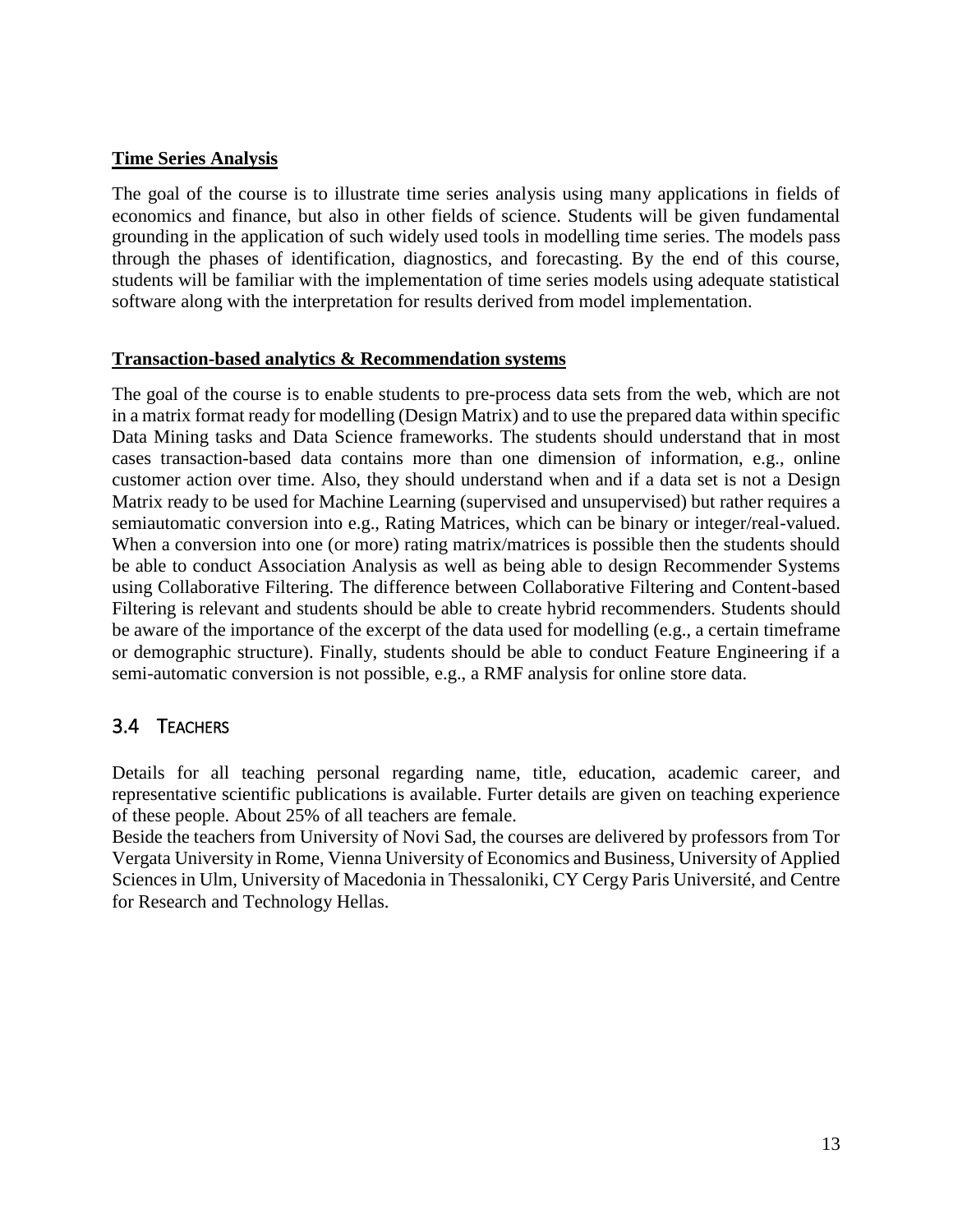# <span id="page-13-0"></span>3.5 MASTER THESIS AND INTERNSHIP

Credit value of the final thesis is 18 ECTS.

The goal of the work on the master thesis and its presentation is for student to prove that is able to conduct autonomous and creative approach in the application of practical and theoretical knowledge in the field of business analytics. Learning outcome Students finishing master thesis in the field of business analytics are competent to solve real-life problems in this area. Student has comprehensive knowledge and understanding of all courses of study program, and ability to solve reallife problems through use of scientific methods. Student is capable of writing and presenting the results of his work

The internship accounts for 4 ECTS.

Goal of the internship is acquiring necessary knowledge and experience about work and organization of companies in the field of business analytics, and also possibility of implementing previously obtained knowledge into real-life situations. Learning outcome Student is capable of implementing previously acquired theoretical and practical knowledge into solving concrete reallife problems in companies in the field of business analytics. Student has valuable knowledge and experience in the field of business analytics obtained through work in real-life conditions. There is no theoretical part. The practical part will be defined for every student individually, through cooperation with representatives of companies or institutions where internship will be conducted, in line with requirements of profession of business analytics.

# <span id="page-13-1"></span>3.6 PREREQUISITES FOR ENROLMENT

The conditions of enrolment are defined precisely and the are available to the general public.

The study program Advanced Data Analytics in Business can be enrolled by all students with completed bachelor studies of a minimum of three years with 180 ECTS points, or minimum 4 years with 240 ECTS. Ranking of candidates for the enrolment at master studies is based on the following criteria:

- General average grade obtained at bachelor studies;
- Length of studies at bachelor studies;
- Number of ECTS points at bachelor studies from courses related with data science.

# <span id="page-13-2"></span>3.7 COMPETENCES ACQUIRED

Although the competencies acquired in this programme are not further detailed, the list of courses and the descriptions therein can serve as a blueprint for deriving the competencies acquired upon graduation.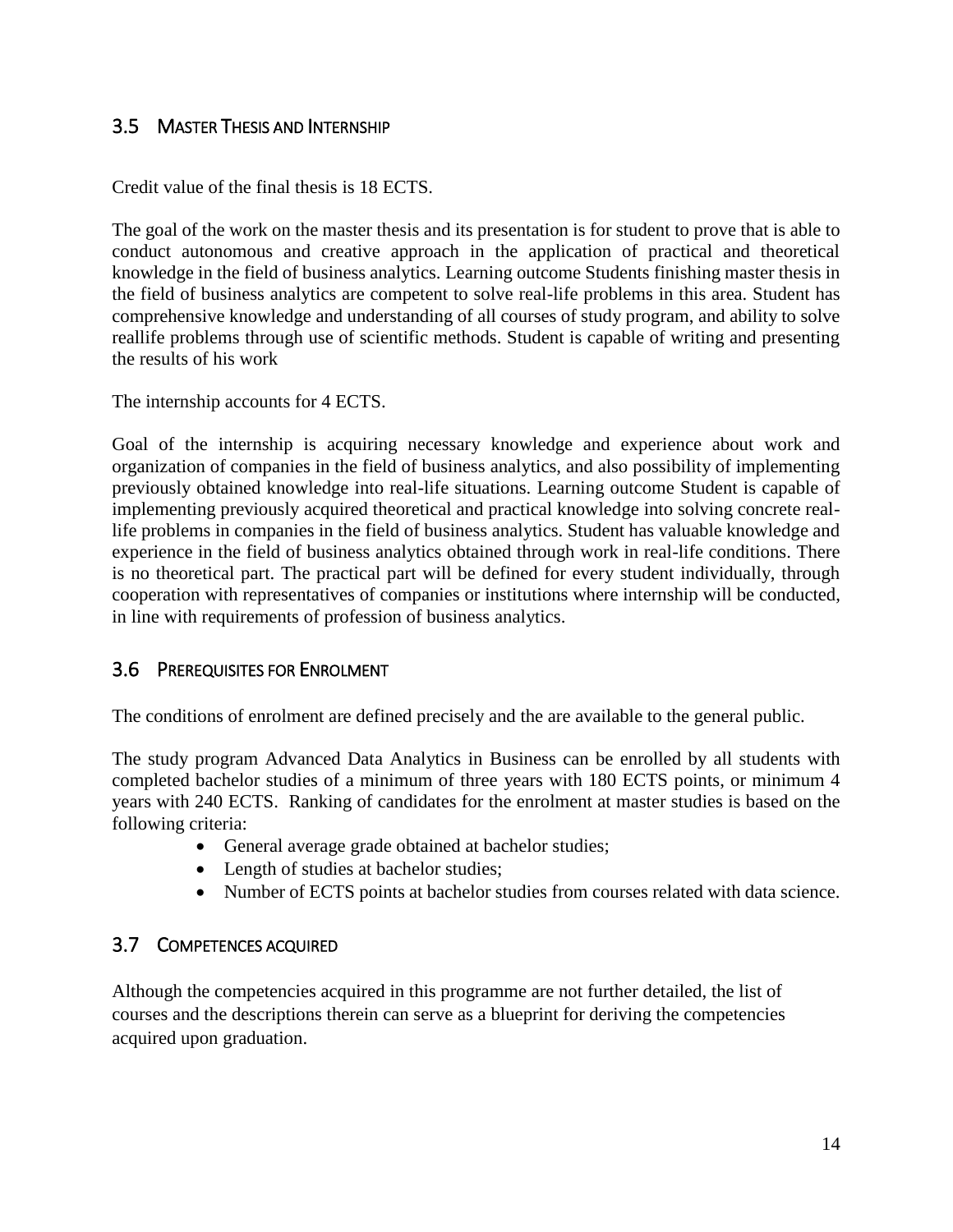# <span id="page-14-0"></span>3.8 GENDER, BIAS, ETHICAL AND LEGAL ASPECTS

Gender studies is not part of this programme. No individual course discussing gender and bias in this programme is present.

Furthermore, ethical, and legal challenges that arise when dealing with real data are not discussed in an individual course.

# <span id="page-14-1"></span>3.9 DOCUMENTS AND LINKS UNDERLYING THIS REPORT

The following documents have been considered:

[https://www.ef.uns.ac.rs/ofakultetu/studijski-programi/mas-advanced-data-analytics-in](https://www.ef.uns.ac.rs/ofakultetu/studijski-programi/mas-advanced-data-analytics-in-business.php)[business.php](https://www.ef.uns.ac.rs/ofakultetu/studijski-programi/mas-advanced-data-analytics-in-business.php)

[https://www.ef.uns.ac.rs/ofakultetu/studijski-programi/mas-advanced-data-analytics-in-business](https://www.ef.uns.ac.rs/ofakultetu/studijski-programi/mas-advanced-data-analytics-in-business-files/advanced-data-analytics-in-business-curriculum.pdf)[files/advanced-data-analytics-in-business-curriculum.pdf](https://www.ef.uns.ac.rs/ofakultetu/studijski-programi/mas-advanced-data-analytics-in-business-files/advanced-data-analytics-in-business-curriculum.pdf)

Additional Information

<https://www.ada.ac.rs/sp-uns/>

# <span id="page-14-2"></span>3.10 CONCLUSION

The Ada programme at the University of Novi Sad can be regarded as a well-planned and structured study programme. Students will be provided with the necessary information before the start of the programme and additionally a zeros subject course can be selected as to prepare students before the start of the programme. Details on course content, process of the master thesis and procedure of the internship are available. Graduates will be fluent in the most important tools and have required in-depth knowledge not only from a theoretical but also from an applied perspective. Academic teaching personal is international, well-educated, and at least 25% are female. The very small number of only 25 students will additionally allow for a very intense transfer of knowledge between the teachers and the students. Competencies acquired in this programme can only be deducted from the course content details as no detailed list on competencies in being given. Working with data and data analytics does offer the opportunity to discuss gender and bias topics. This ADA programme does not offer courses related to gender and or bias or legal and ethical issues in data topics. Gender studies and bias in data analytics studies is not part of the programme. The workload within this curriculum does seem to be appropriate for a master's programme.

Based on the reviewed documents the ADA study programme at the University of Novi Sad deems suitable for equipping students with the necessary competencies for a data analytics environment.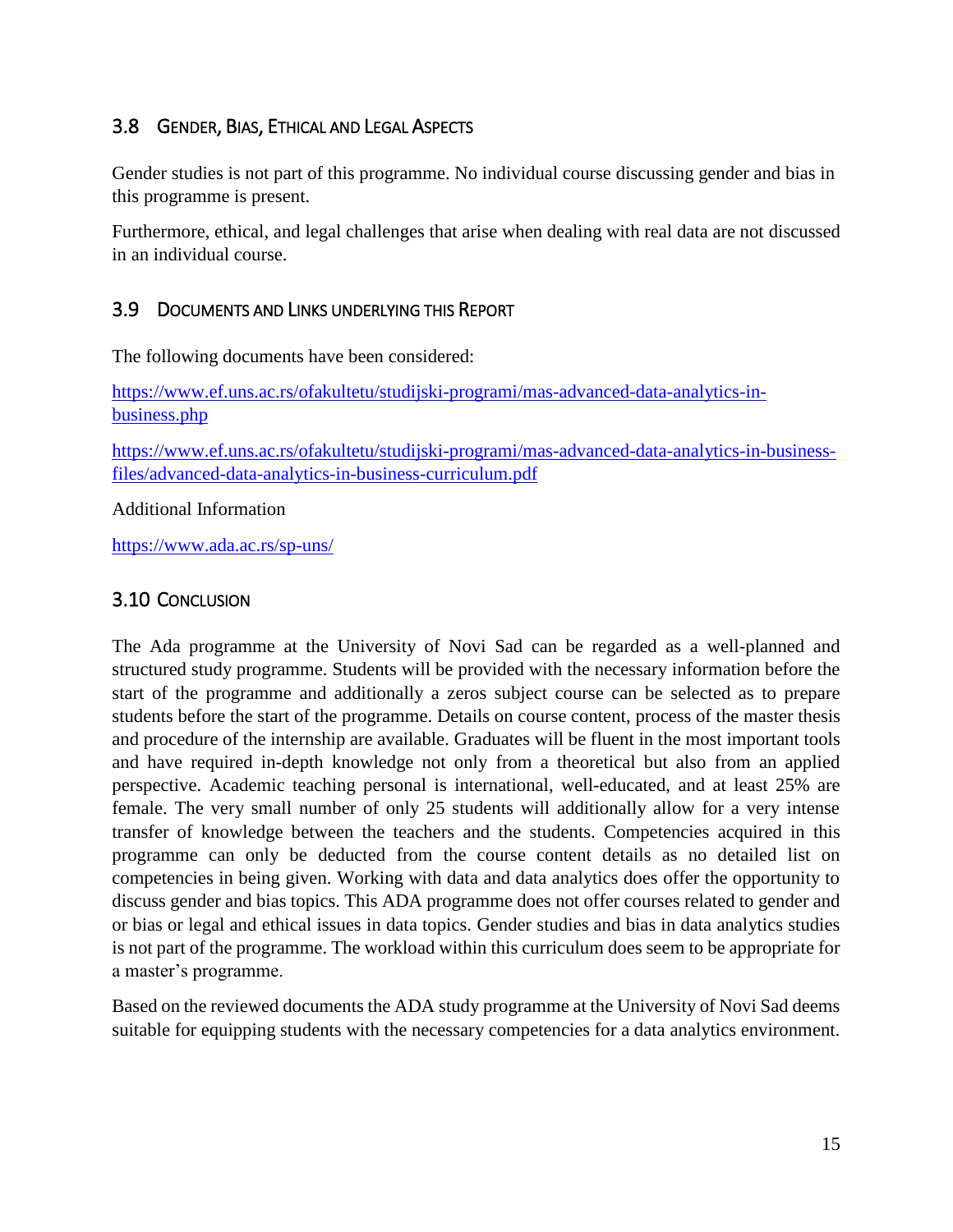# <span id="page-15-0"></span>4 ADVANCED DATA ANALYTICS IN BUSINESS (UNIVERSITY OF BELGRADE)

The study programme Advanced Data Analytics in Business at the University of Belgrade offers a well-structured programme allowing students to dive deeply into the universe of data analytics and equip graduates perfectly with the required competencies in todays data driven landscape. Upon completion of this programme students will have become true experts in data analytics. They will be equipped with sound mathematical foundations and thinking which will further allow them to quickly adapt to new technologies and requirements. Many of the courses offered present their topics putting them also in the context of collaboration and communication skills, legal regulations and ethical norms.

<span id="page-15-1"></span>Only 25 applicants are being accepted to this progamme.

# 4.1 MATERIAL AVAILABLE FOR PROSPECTIVE STUDENTS

<span id="page-15-2"></span>The material available for prospective students can be described as being extensively available.

# 4.2 STRUCTURE OF THE PROGRAMME

This programme is a 3-semester programme with a total number of ECTS credits of 90. The program also includes a mandatory [internship](https://ada.studije.rect.bg.ac.rs/internship/) (capstone project / practicum) worth 3 ECTS for students to get practical experience in working on data analytics projects, a mandatory [qualification paper](https://ada.studije.rect.bg.ac.rs/qualification-paper-term-paper/) (term paper) (5ECTS), as well as mandatory [master thesis](https://ada.studije.rect.bg.ac.rs/master-thesis/) (10 ECTS). Courses are worth 6-10 ECTS credits.

# <span id="page-15-3"></span>4.3 COURSES

This programme covers three main subjects of modern data analytics - mathematical/statistical foundations, technological foundations, and applications. For each group several elective courses can be chosen. For mathematics 3 out of 6 offered courses need to be chosen. For the technological foundations 3 out of 9 offered courses need to be chosen. For the Applications group, 2 out of 8 courses need to be elected. This programme does not dictate any compulsory courses – all courses are elective.

There are three groups of elective courses in the study program Advanced Data Analytics. The first group covers mathematical and statistical foundations of data analytics, such as calculus, linear algebra, discrete structures, and the like, for students who need to improve their background in mathematics (Discrete structures, Mathematical Foundations of Data Analysis, Analytics, and optimization) and probability and statistics (Introduction to statistical inference, Models of statistical learning, Introduction to complex networks theory). The second group covers computing skills, tools, and technologies for data analytics. These include programming, database technologies and working with large volumes of data (Programming, Databases, Big data analytics), different topics in artificial intelligence necessary for advanced data analytics (Artificial intelligence / Machine learning, Neural networks, and deep learning), and specific topics and tools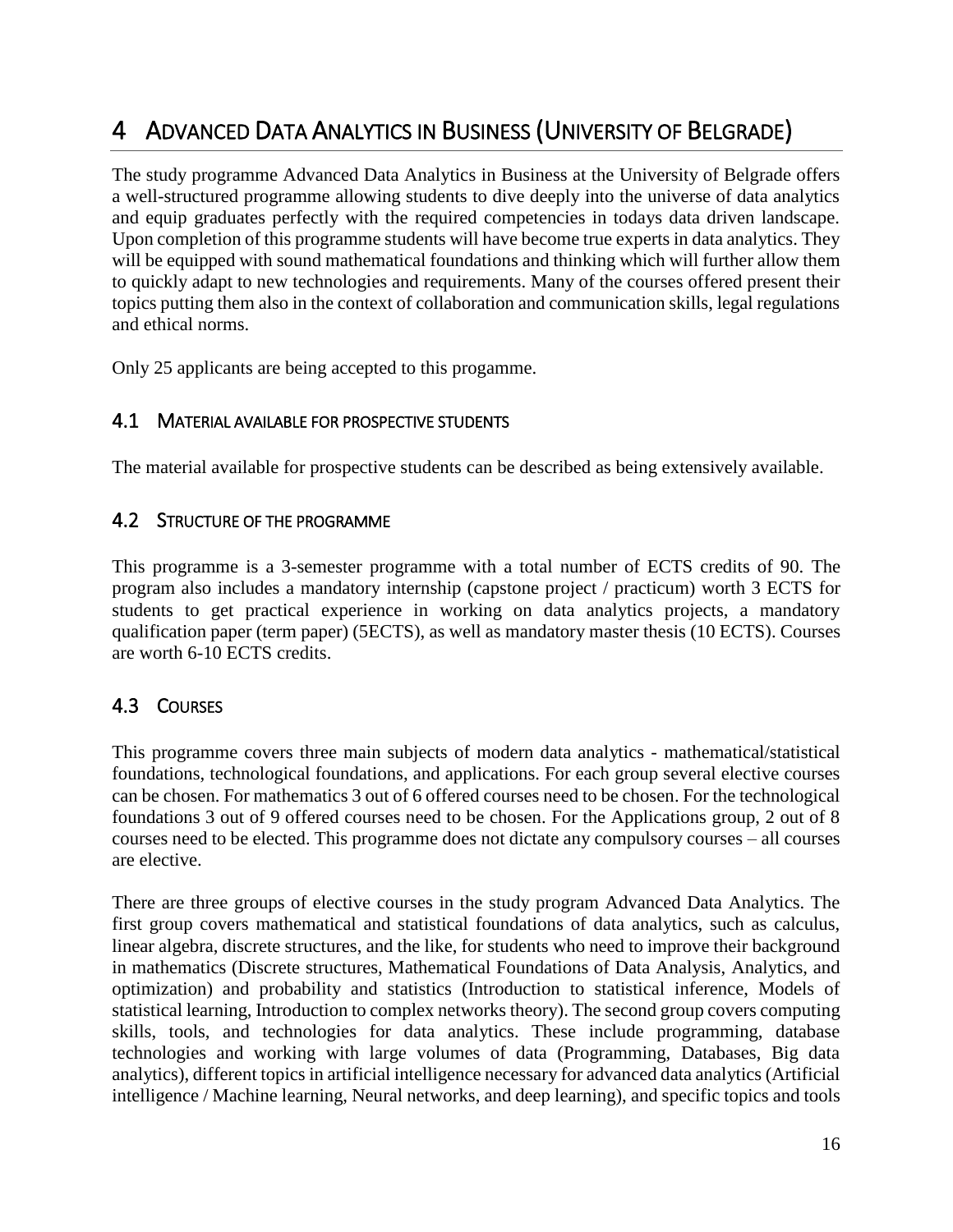that help data analysts in working on practical problems (Data visualization, Text mining and social network analysis). The third group is about applying data analytics skills, tools, and techniques in different domains. The current focus is on social and life sciences, but the study program is open for extensions by elective courses covering other domains.

In the following detailed course descriptions are given. The courses offered are suitable for achieving the outlines competences after graduation.

### **Mathematical Foundations of Data Analysis**

Acquisition of general and specific knowledge of Linear Algebra and Numerical Analysis. Upon completion of the course, students have the basic knowledge of linear algebra and numerical methods. They can solve problems in these fields and to apply acquired concepts and techniques in other fields.

#### **Discrete structures**

Mastering some standard topics of discrete mathematics as basics of mathematical logic and graph theory, relational structures, finite automata, and formal languages. The subject matter of this course is to teach the students the ways of formal deductions, to make them familiar with important applications of mathematical formalizations in the organization and the search of a large data basis as an important foundation for advanced analysis of data.

#### **Analytics and optimization**

Introduction to analytics and optimization with aim of optimal decision making using quantitative models and methods. Students will be able to identify and analyse real world problems and data collected in the process. Students will be able to formulate real world problem as an optimization problem. Students will be able to use optimization methods and techniques (especially methods and techniques for solving linear and integer programming models). Students will be able to analyse and visualize results.

#### **Introduction to Statistical Inference**

Acquiring the ability to conduct statistical analysis, to interpret the obtained results, and to learn from the basic statistical methods and models how to study the observed phenomena as the subject of quantitative analysis. Getting acquainted with modern statistical software. After the course, student will acquire the basics needed for understanding the concepts of advanced data analytics in contemporary statistical software.

#### **Models of Statistical Learning**

Acquiring the ability to employ advanced models of statistical learning, to interpret the obtained results, and the ability to recognize the model of statistical learning suitable for solving the given problem. Mastering the usage of advanced features of modern statistical and simulation software. After completing the course, students will acquire the experience in understanding the concepts of advanced models of statistical learning in contemporary statistical and simulation software and the experience needed for their application in real-word business problems.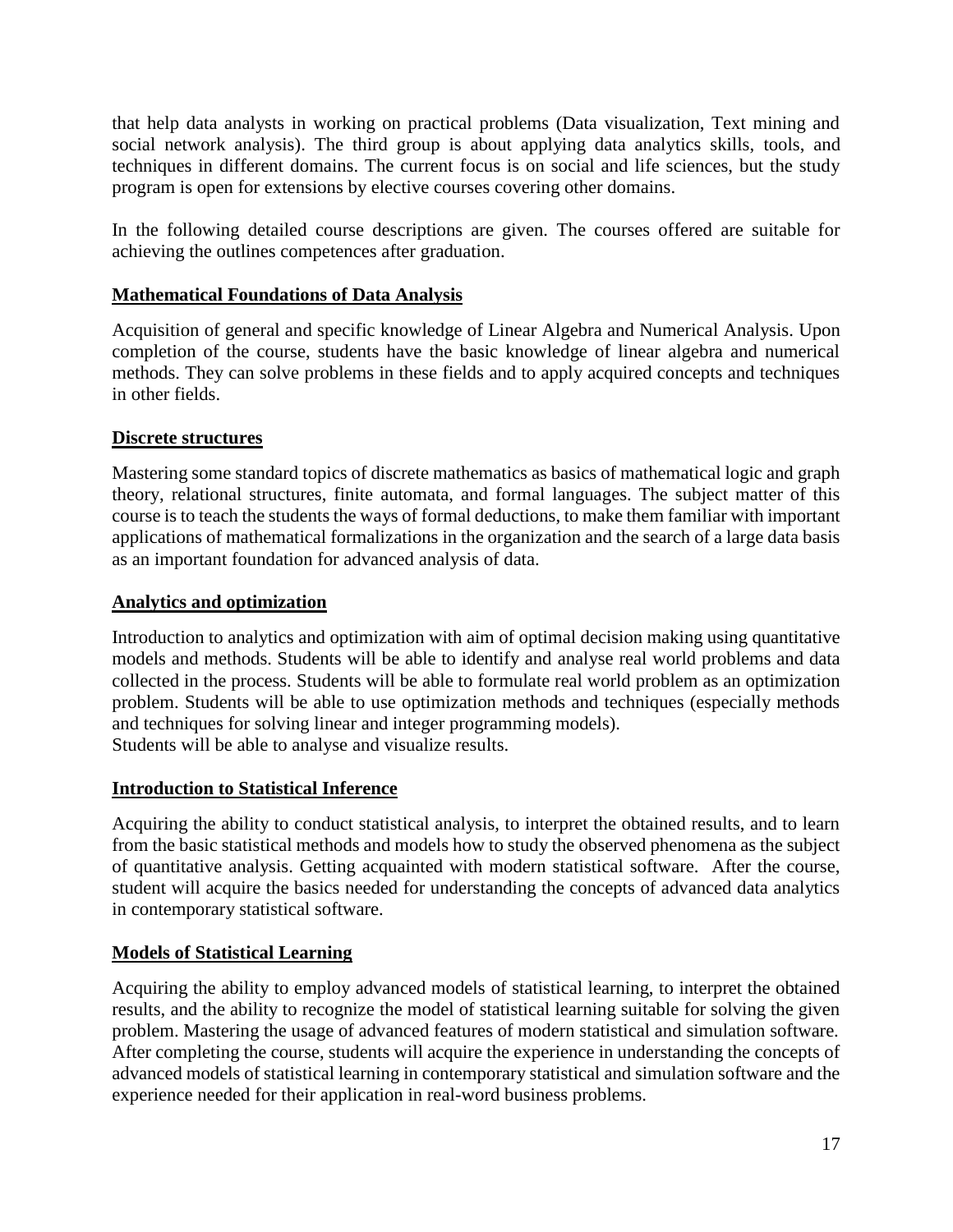#### **Introduction to complex networks theory**

Acquiring basic knowledge about complex networks, methods, and tools for the quantitative analysis of their structure, and applications. Students will acquire the basic concepts of theory of complex networks and be able to use various techniques of network analysis. Students will be able to map the data to various types of networks, do the statistical analysis of their structure and infer system properties based on the results of statistical analysis.

# **Programming**

Detailed introduction to current programming languages, methods, and techniques in advanced data analytics. Students will master appropriate programming methods and techniques using stateof-the-art programming languages in advanced data analysis.

# **Databases**

Acquiring basic knowledge of databases and database management systems. Students will be able to identify data requirements and to design databases. They will get familiar with a database architecture and components, and they will learn to use query languages to access and manipulate data in the databases of different types.

# **Big Data Analytics**

This course will cover the basic concepts of big data analytics, methodologies for analysing structured and unstructured data with emphasis on the relationship between the Data Scientist and the business needs. After the course, student will be able to critically analyse existing Big Data datasets and implementations, taking practicality, and usefulness metrics into consideration. Moreover, to understand and demonstrate advanced knowledge of statistical data analytics as applied to large data sets.

#### **Data Visualization**

Detailed introduction to current visualization tools, methods, and techniques in advanced data analytics. Students will master appropriate programming methods and techniques for data visualization using state-of-the-art programming languages in advanced data analysis.

#### **Artificial Intelligence / Machine Learning**

Mastering the fundamentals, techniques, and applications of artificial intelligence. Students will learn basic concepts and techniques of artificial intelligence and gain practical skills for their application in advanced data analysis.

#### **Neural networks and deep learning**

To learn basic concepts and algorithms in the field of neural networks and deep learning, and methods for application of these technologies in various domains. Students will learn basic neural network concepts, types, and application procedures, and develop skills required for their practical application.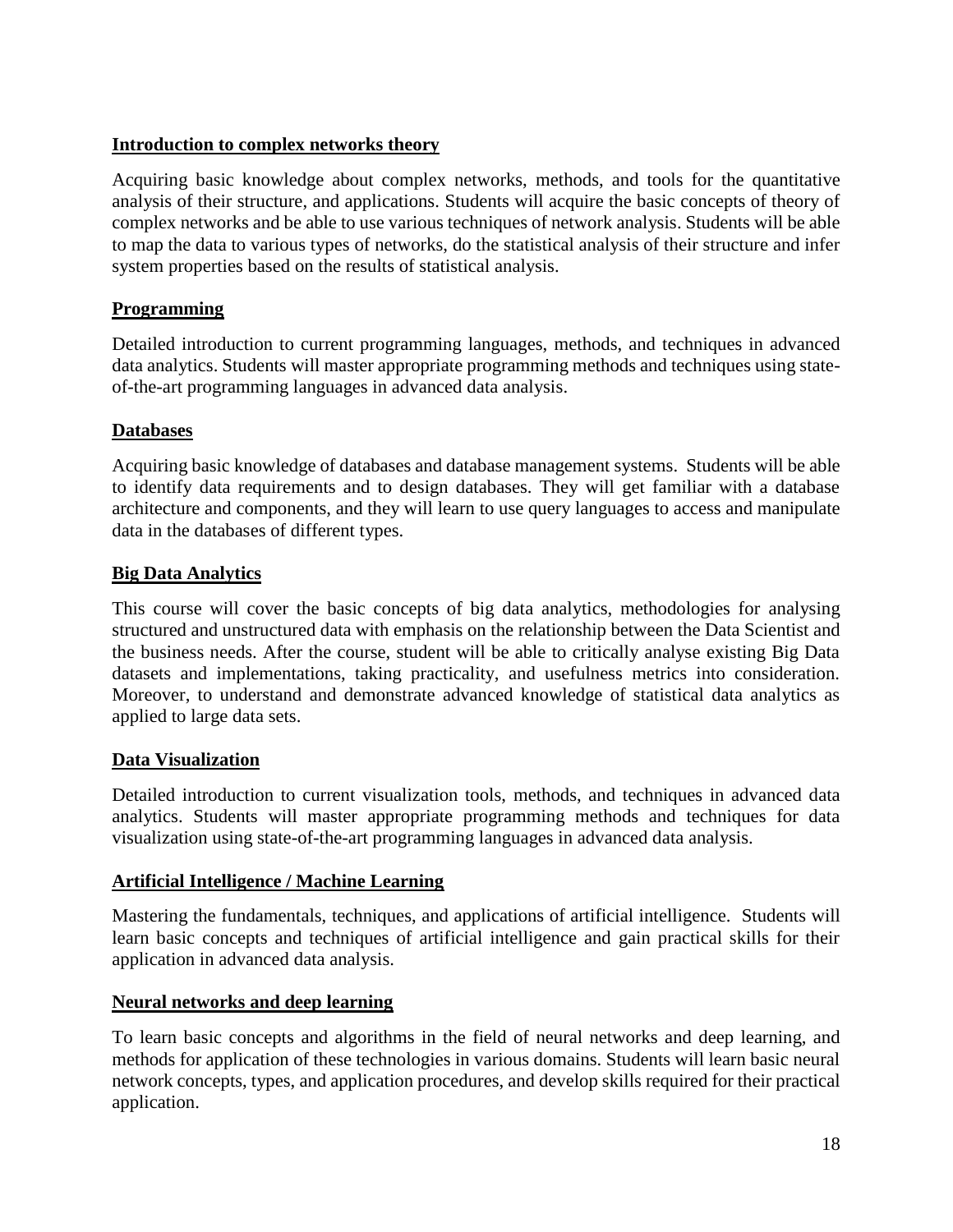# **Text Mining**

The goal of this course is to guide and assist students in developing a solid understanding of a typical text mining workflow, in learning principal text mining methods and techniques, including those used in text classification and clustering, topic modelling, key-terms extraction, and text summarization. Students will be guided in developing working knowledge of text mining in R and/or Python programming language(s). Students will be able to apply text mining methods and techniques to classify and cluster unstructured text-based content, as well as to extract key terms and main topics from such content. They will also know how to evaluate the performance of individual methods and techniques, as well as how to benchmark different methods and techniques.

#### **Social Network Analysis**

The goal of this course is too guide and assist students in learning about main concepts, methods, and techniques of social network analysis (SNA) and in developing a solid understanding of i) the kinds of analytical questions and/or problems that can be dealt with using the SNA approach; ii) pros and cons of individual SNA methods and techniques, as to be able to select appropriate SNA methods / techniques for a particular problem / question as well as in acquiring practical skills in the analysis of network data, using publicly available SNA software tools and datasets. Students will develop a solid understanding of main SNA concepts, methods, and techniques. They will also get an insight into the potentials and limitations of these methods and techniques, and thus be able to choose appropriate one(s) for a particular application case. Furthermore, they will acquire practical skills in using SNA software tools for doing network analysis with real-world datasets.

#### **Introduction to time series analysis**

Acquiring basic knowledge about theoretical and applied aspects of time series analysis. Students will acquire knowledge about basic concepts of time series analysis and their application to data science. They will be able to analyse in detail continuous and discrete time series, to describe their characteristics, to choose a proper theoretical model and to infer the interaction matrix based on time series correlations.

#### **Data analysis in fundamental and clinical medicine**

Adopting new knowledge and skills related to data analytics in medicine. Training students for data processing in fundamental and clinical medical disciplines. Students will master analysis of data obtained by processing signals in the field of electrocardiography, electroencephalography, microscopy, and other methods used in modern medical diagnostics. Students will also be familiarized with the basics of medical statistics, with reference to statistical analytical tests in medical research and computer methods for statistical processing of medical data. Within this course, students will also gain basic knowledge of medical informatics.

#### **Data analysis in biological sciences**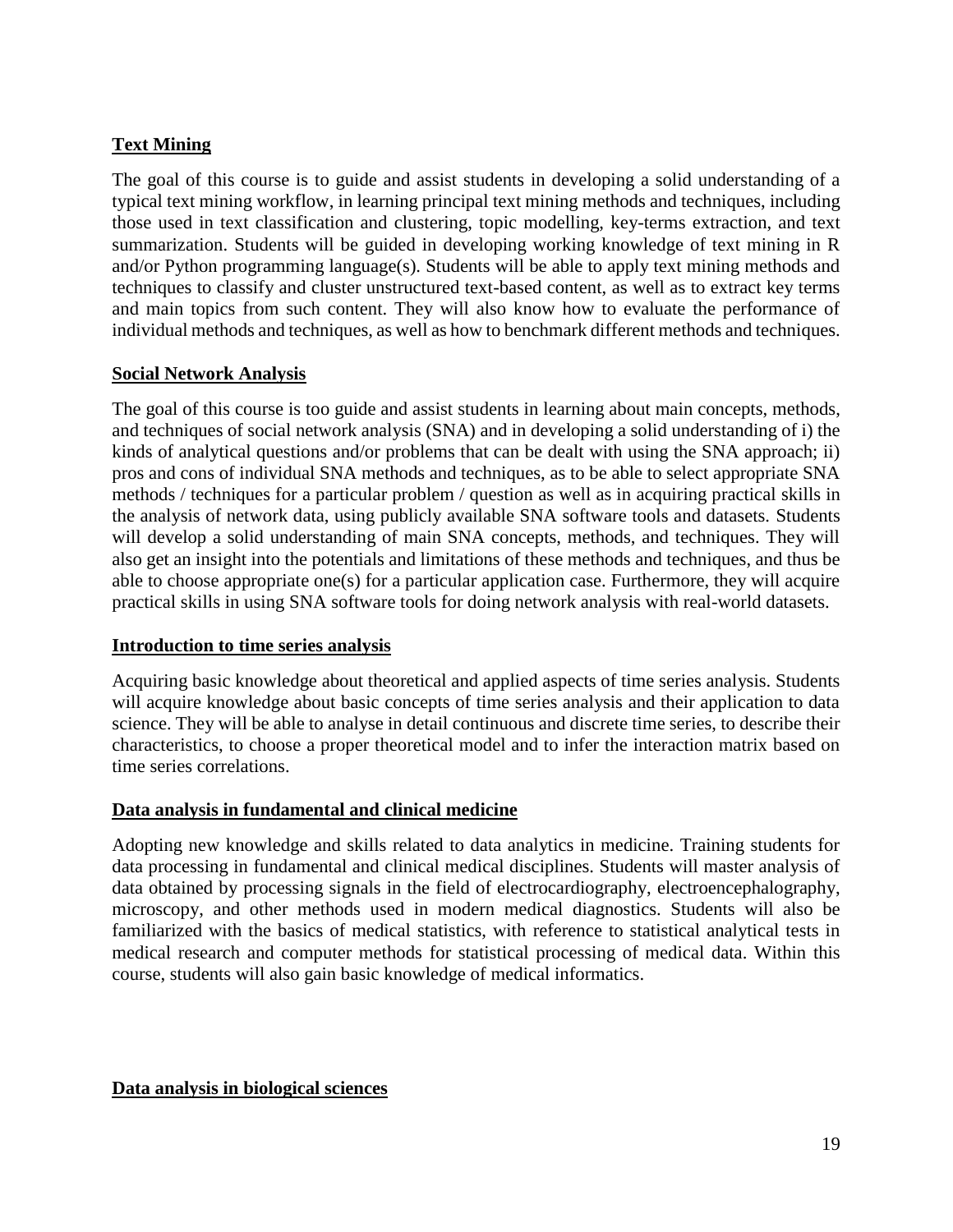Analysing complex biological data. Students will acquire new knowledge and skills in the field of data analysis in biology. Modern computational methods used in molecular and cell biology will be presented. Students will also be able to analyse complex data obtained by processing microscopic images in histology. In addition to the image processing, this subject will also focus on aspects of signal processing in neurosciences such as resting membrane potential, action potential, local potentials, etc. Students will also be familiarized with the foundations of biostatistics, and with applying modern statistical tests in biological sciences.

#### **Advanced data analysis in pharmaceutical research and development**

Students will acquire new knowledge and skills in the field of data analysis in pharmaceutical research and development. Knowledge of recent and advanced computational methods of rational drug design, which include ligand-based methods (QSAR, pharmacophore analysis, virtual screening of ligands databases) or structure-based methods (virtual docking, molecular dynamics). Students will master advanced theoretical methods and acquire skills for use of various programs for determining bioactive conformations of ligands, formation, and validation of QSAR models, virtual screening, virtual docking, and molecular dynamics. Knowledge of creating in silico methods and optimal procedure for rational design, evaluation, and selection of novel drug candidates with improved pharmacological, physicochemical, and pharmacokinetic properties. Students will be introduced with methods which are used in quality control of finished drug products with special concern about certificate of analysis. They will gather knowledge about different separation mechanisms in selected chromatographic systems to apply predictive mathematical models in description of retention behaviour of analytes, as molecules with specific chemical structures. Based on that, they will be able to perform analysis of quantitative relationship between structure and retention behaviour (QSRR study), to define optimal chromatographic conditions for quality control of drugs and to evaluate the significance of selected structural characteristics and physicochemical properties on retention of molecules in chromatographic system.

#### **Practical analysis of noisy and uneven time series**

Most of the phenomena in nature, medicine, science, business, and engineering are measured at certain time moments that are most often non-homogeneous in time. Extracting information from such series is a great challenge for analysts because standard techniques are mostly developed for evenly distributed time series without a prominent noise. Therefore, specific methods for analysing such time series are extremely important for all mentioned data types. This course aims to explain the theoretical and practical core of the concept of time series analysis with such disadvantageous characteristics. The student is trained for an effective analysis of noisy time series that are unevenly distributed in time, which can be encountered in the sciences, medicine, business, engineering, as well as in the analysis of the time series of social networks and those found in the sociological research.

#### **Big Data in space science and its analysis**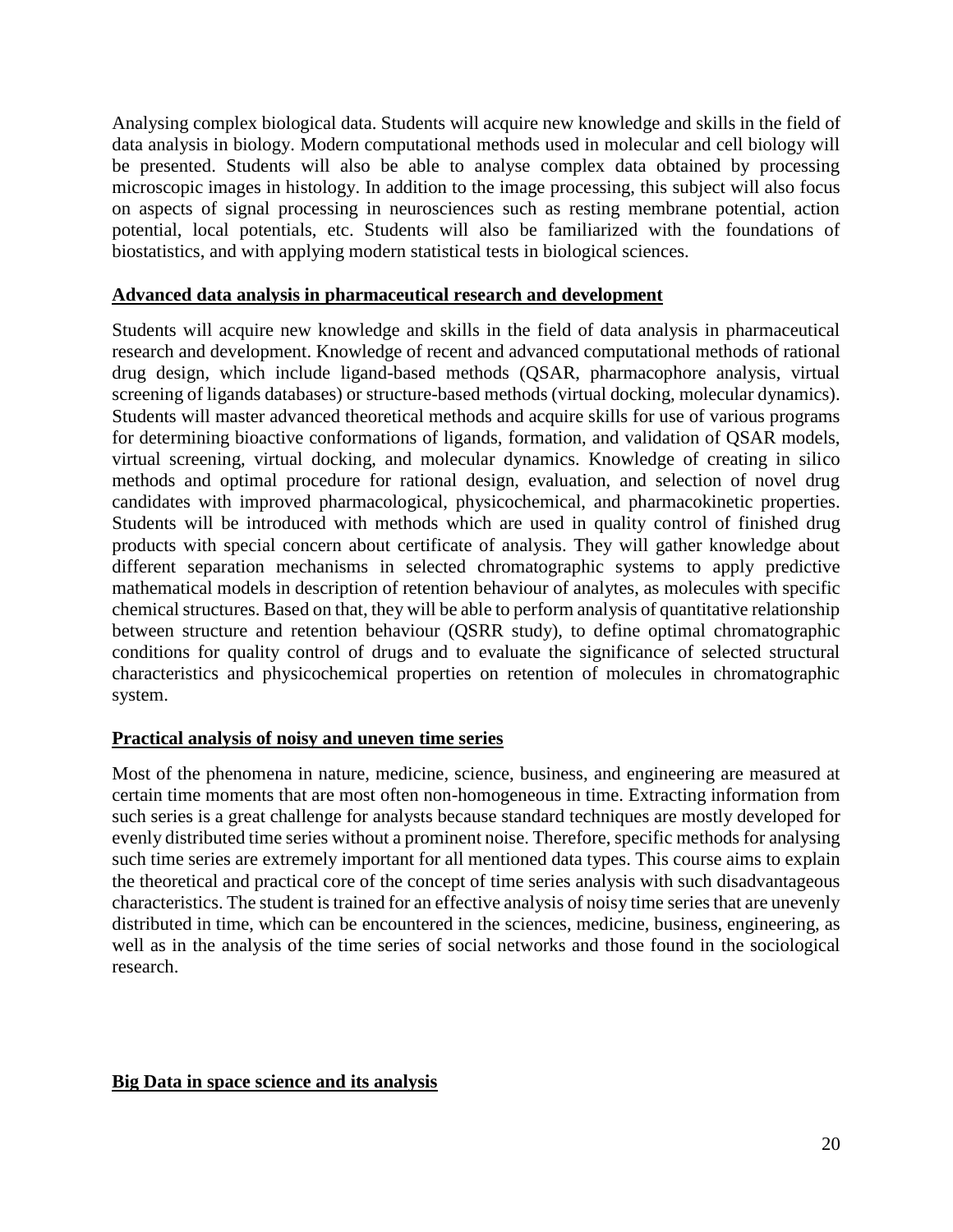Daily large amounts of new data related to the cosmic research are being collected, using both ground-based and space-based telescopes, as well as those collected from missions that observe Earth from space (e.g., Copernicus program of satellites). Earth observation data from satellites can be used for various human activities on Earth, from sociological (migration monitoring), biological, industrial, telecommunication, to those related to the study of climate change. The goal of this course is to introduce students to what type of data can be obtained from space research, providing a broad and practical introduction to large data: data analysis techniques including databases, data mining, machine learning and visualization of data; data analysis tools, including the use of SQL and Python. Tools and techniques are practical, providing the foundation for future research and application. The student can handle and apply tools and techniques for processing large data in their original research areas as well as for eventual applications in the space industry.

#### **Advanced data analysis in social sciences**

Students will have the opportunity to familiarize with the advanced statistical methods and to perform analysis and interpretation of different datasets relevant for social science. The course concentrates on the practical application of advanced statistical methods and approaches in analysing social world using cross-sectional, comparative, longitudinal, and panel datasets. Application of a range of advanced statistical methods on social science datasets: correspondence analysis, linear regression, ordinal linear regression, logistic regression, nonlinear models, multilevel, structural equations. Use of the statistical packages SPSS, STATA and R Interpretation of the statistical outputs. Writing reports based on advanced statistical analysis.

#### **Big Data in Social Sciences**

The objective of the Big Data in Social Sciences course is to introduce students to the social, ethical, and methodological challenges that stem out from the use of big social data, as well as to familiarize them with the ways of overcoming these challenges in social sciences. Knowledge of different types and ways of using big data in social sciences. Knowledge of methodological possibilities and restrictions on the use of big data in social sciences. Familiarization with the ways of combined use of big data and "small / micro" data sets collected by standard social research techniques (survey research, interviews, observation, etc.). Knowledge of ethical standards in using big social data- Awareness of the legal aspects of the use of big social data- Developed ability of critical assessment of big social data

#### **Analysis of International Research Datasets**

Introduction to analysis of data from international official statistics and comparative social research databases and datasets. Getting acquainted with different international comparative databases (macro- and micro-data). Critical evaluation of reliability, validity, and comparability of international comparative data. Mastering analytical skills in usage of international and comparative data in solving different social problems and designing policies. Getting acquainted with different international comparative databases (macro- and micro-data). Critical evaluation of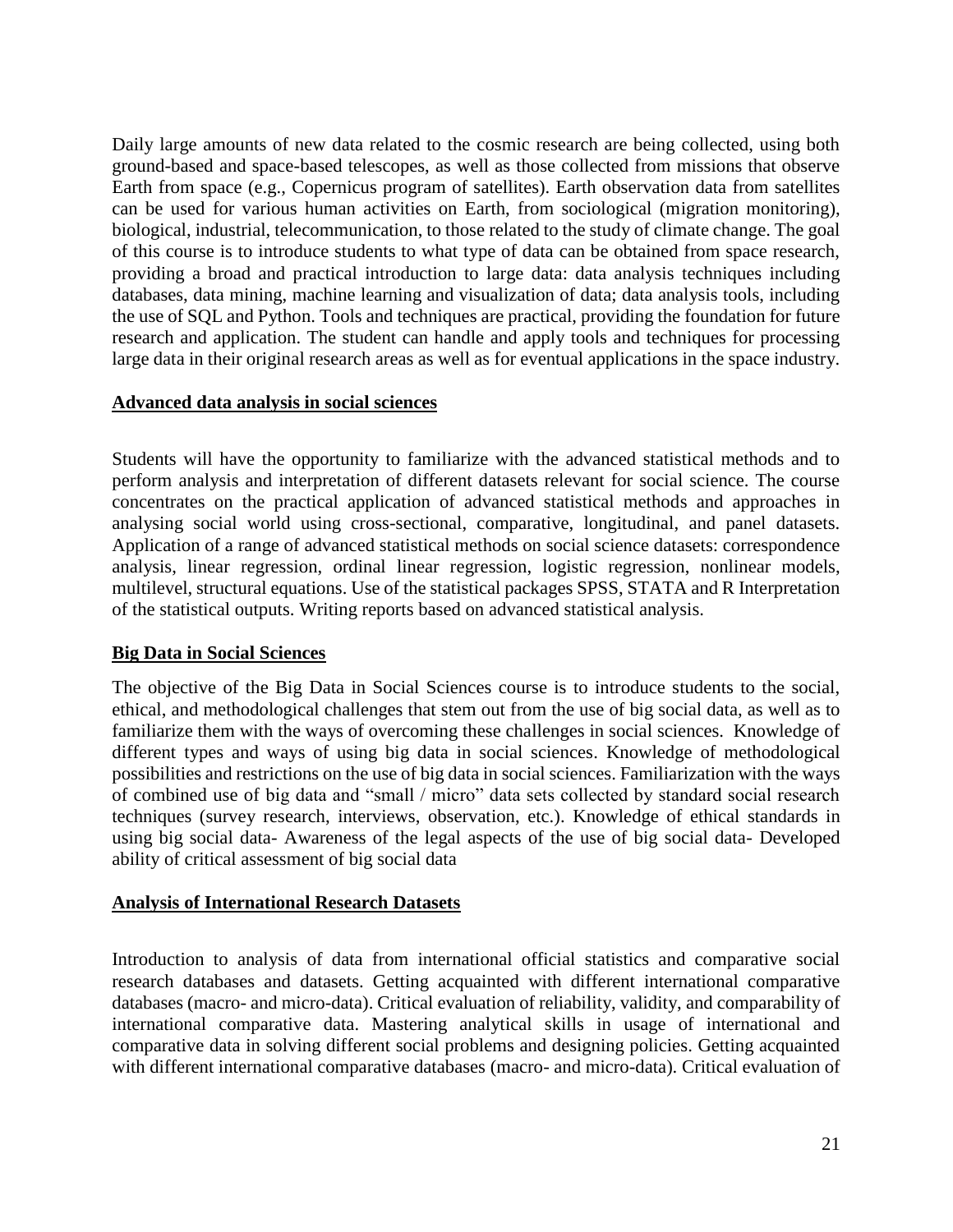reliability, validity, and comparability of international comparative data. Mastering the application of techniques of statistical analysis on international comparative data.

# <span id="page-21-0"></span>4.4 TEACHERS

All people teaching in this course are affiliated with various faculties or institutes at the University of Belgrade. Names, titles, and detailed research interests are available. 26 % of all teaching personal are full professors, 35% are associate professors while the rest of the teaching personal are mostly assistant professors or senior researchers. More than 50% of all teaching personal are female.

# <span id="page-21-1"></span>4.5 MASTER THESIS AND INTERNSHIP

The master thesis in this study programme accounts for10 ECTS points. Additional to the mandatory master thesis, a mandatory qualification paper needs to be written.

Details on the process of finding a suitable master thesis project as well as the scope of the master thesis are communicated to the prospective students. Prerequisite for the master thesis is a qualification paper defining the relevant area, topics and state of the art in that area.

The specifications for the master are defined as follows:

The student is supposed to show his/her ability to implement the required study methods and the acquired fundamental, scientific, technical and professional skills, and solve specific complex problems in the selected discipline of advanced data analytics with the use of modern computer technology and tools.

The content of the master thesis depends on the selected topic and complies with the established standards in the field and the thesis objective(s). The thesis covers the research topics and objective(s), the initial hypotheses, research methods, description of the research and results, an overview of the thesis contributions and conclusions.

After defending the qualification paper and discussing the thesis topics with the supervisor who approves the topics and objectives, the student starts to work on the thesis. During this work, the advisor conducts regular discussions with the candidate in order to learn about his/her progress, critically evaluates the progress and gives the student additional instruction in the form of guidelines or a reference to relevant literature. The supervisor also guides the student in publishing the research results.

Also, a mandatory internship needs to be conducted in this study programme. It is worth 3 ECTS points. Details on the internship are given as follows:

The goal of the internship is to prepare students for independent research and professional work in identifying and solving specific problems related to the fields studied in the Advanced data analytics degree program (in real-life contexts, such as workplace and/or research laboratories and centres). Through the internship the student will be gaining experience with and mastery of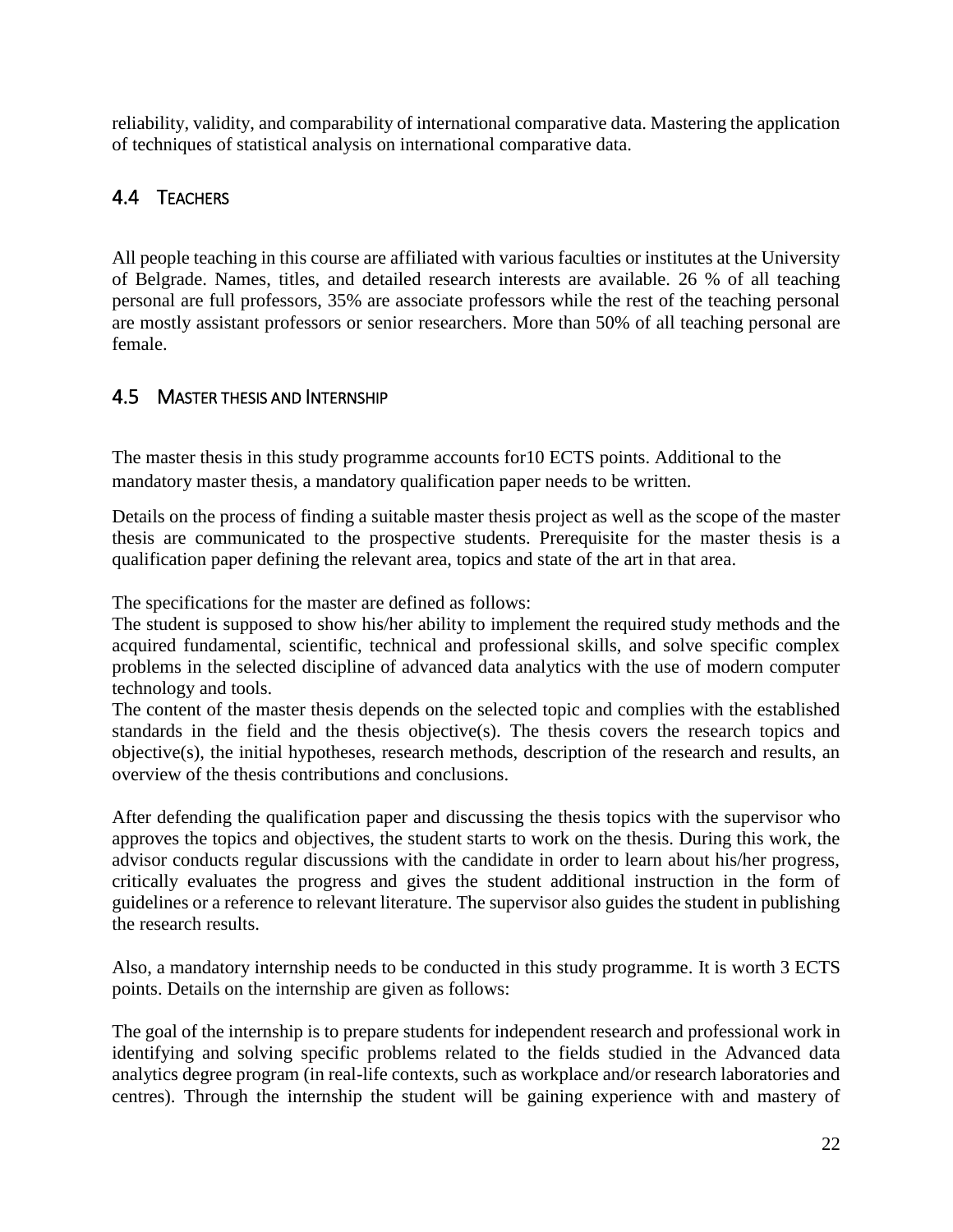application of modern computer technology, tools and applications in analysing complex data in selected application areas. The ability to use the acquired theoretical and practical knowledge in identifying and addressing specific data analysis problems and tasks, using quantitative methods and appropriate software tools.

Competencies which shall be acquired within the internship are as follows: Project tasks and activities related to advanced data analysis, where software technology is applied to conduct the work. Defining research tasks and objectives. Identification and description of basic problems through development of key points. Basic methods, techniques, and tools for practical project implementation – selection of appropriate computing methods related to the project objectives and/or predicted empirical research. Basic elements of presenting the results achieved and/or research conducted – electronic presentation of the project on the Internet, presentations using collaborative Internet tools, electronic portfolio presentation. Specifying an internship project – the student's tasks, activities, and responsibilities (if the project is implemented in a specific organization), mode, form and content of the final report, and the like.

# <span id="page-22-0"></span>4.6 PREREQUISITES FOR ENROLMENT

Details on enrolment are available and detailed:

Candidates of all profiles who have completed four-year undergraduate studies according to previous regulations, or four-year undergraduate academic studies (240 ECTS) can enrol in the master program Advanced Data Analytics. A person who has completed integrated studies, i.e. master academic studies, having achieved at least 300 ECTS credits (180 ECTS credits + 120 ECTS credits) can also enrol in this master program.

# <span id="page-22-1"></span>4.7 COMPETENCES ACQUIRED

Students will acquire a variety of competencies and communication about the expected competencies upon successful completion of this programme is clear and detailed. From the course structure outlined reaching these competences can be expected. The courses offer in this programme are suitable for achieving the outlined competences after graduation.

Students who have completed the master program Advanced Data Analytics at the University of Belgrade become competent in:

- independent work in analysing datasets of different complexity in selected domains, with advanced use of current data analysis tools and technologies
- preparing, modifying, adapting, and combining datasets for analysis, out of raw data produced from different applications and other sources
- involvement in various interdisciplinary working teams where data analysis skills in different disciplines and mastery of current data analysis tools and technologies are expected, not only in solving routine practical problems, but also in non-standard situations where creativity and research approach are required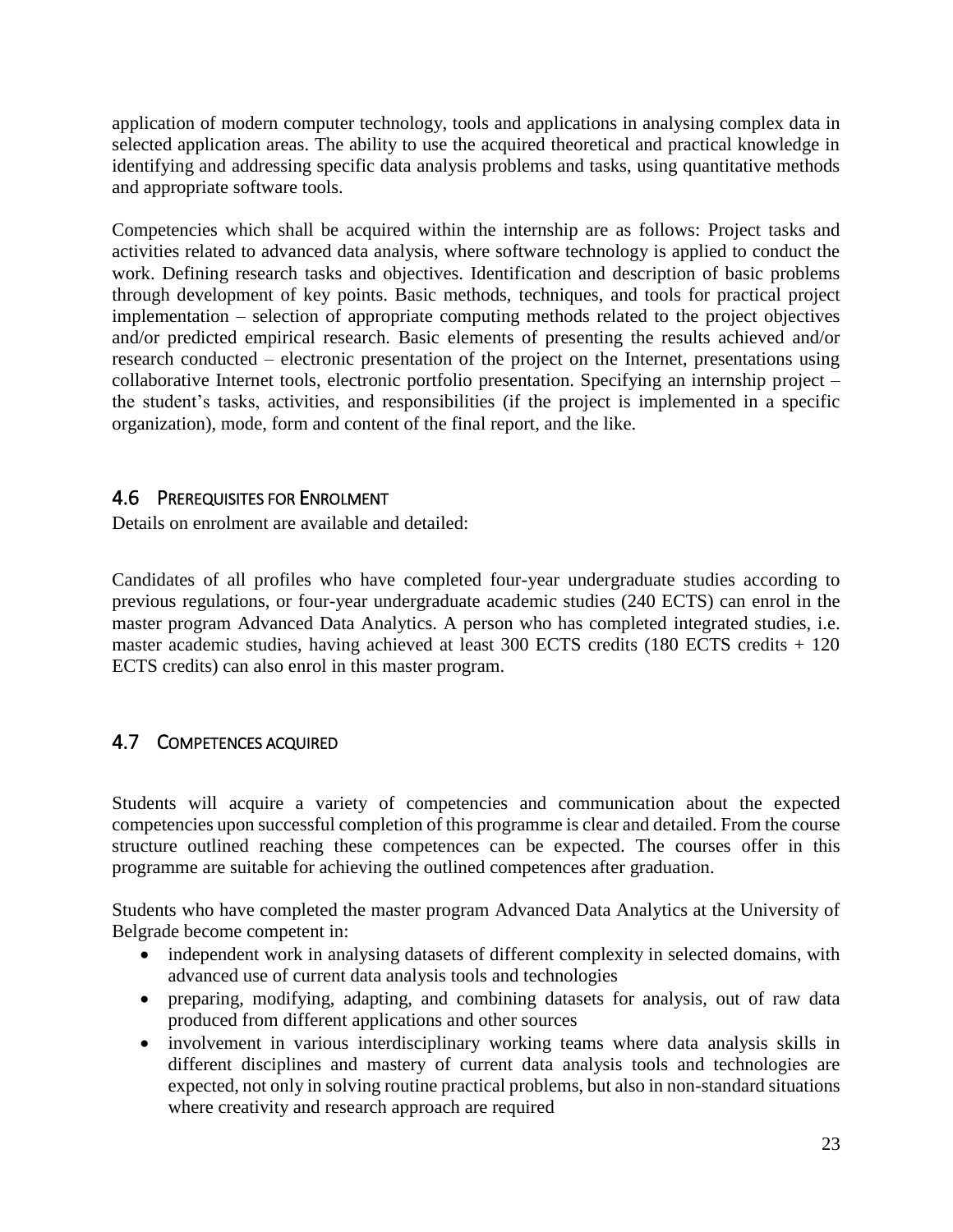• working with large sets of data

Subject-specific competencies of graduates include:

- ability to understand and analyse different datasets from the perspective of mathematical underpinnings of advanced data analysis (linear algebra, calculus, discrete mathematics, high-dimensional geometry, optimization, etc.)
- mastery of statistical underpinnings of advanced data analysis (data summaries, hypotheses testing, data variance, data correlation, probability, and probability distribution functions, applying descriptive and inferential statistics to datasets, etc.)
- programming using state-of-the-art programming languages in data analytics
- skills in using advanced and appropriate data visualization techniques, as well as current software tools and technologies that enable creating rich data visualizations

# <span id="page-23-0"></span>4.8 GENDER, BIAS, ETHICAL AND LEGAL ASPECTS

Gender studies is not part of this programme. No individual course discussing gender and bias in this programme is present.

Ethical topics are being discussed with the course Big Data in Social Sciences.

# <span id="page-23-1"></span>4.9 DOCUMENTS AND LINKS UNDERLYING THIS REPORT

https://www.ada.ac.rs/sp-ubg/

<https://ada.studije.rect.bg.ac.rs/studijski-program/>

<https://ada.studije.rect.bg.ac.rs/predmeti/>

<https://ada.studije.rect.bg.ac.rs/nastavnici/>

https://ada.studije.rect.bg.ac.rs/master-thesis/

# <span id="page-23-2"></span>4.10 CONCLUSION

Overall, this programme can be regarded as well-structured and suited, well communicated, and well executed. Information for this programme is available and detailed. Prospective students will know what to expect from the courses and its workload. The courses offered are suitable for achieving the outlines competences after graduation. 50 % of all academic teaching personal are female. No gender or bias topics are being discussed within the curriculum. The relatively small number of 25 students only will be supportive for the teacher-student interaction and help gaining in depth knowledge of the most important data analytics topics. Graduates will especially benefit from the sound mathematical education in this programme. The workload within this curriculum does seem to be appropriate for a master's programme.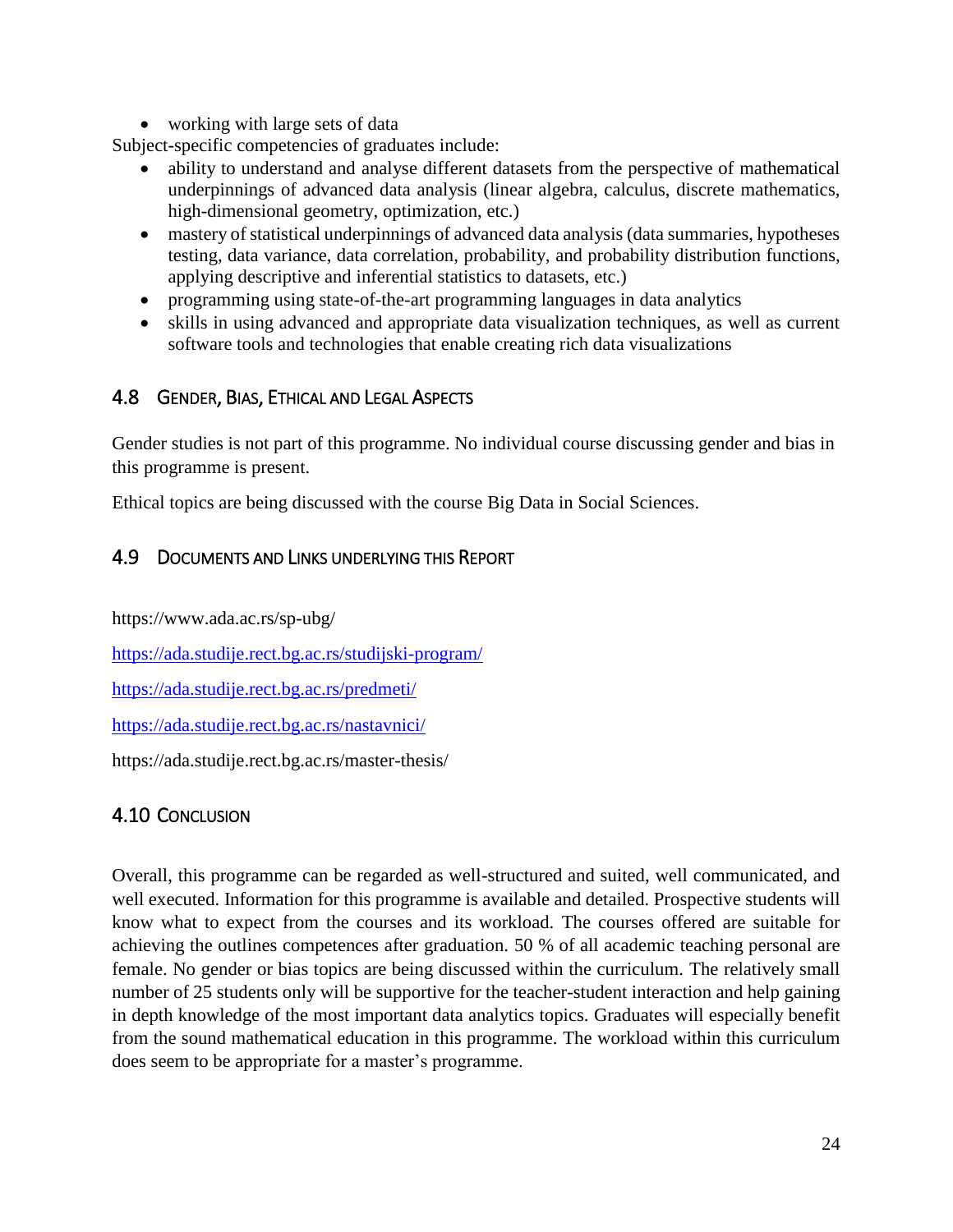Based on the reviewed documents the ADA study programme at the University of Belgrade deems suitable for equipping students with the necessary competencies for a data analytics environment.

There is only one mayor shortcoming that needs to be addressed:

Course descriptions in this programme link to online sources for copyright protected books and material. One link even shows a DMCA takedown notice. (Link on the book of Neural Network Classification in this course description: [https://ada.studije.rect.bg.ac.rs/predmeti/neural](https://ada.studije.rect.bg.ac.rs/predmeti/neural-networks-and-deep-learning/)[networks-and-deep-learning/\)](https://ada.studije.rect.bg.ac.rs/predmeti/neural-networks-and-deep-learning/). Clearly such links should not be recommend and available via university study programme websites.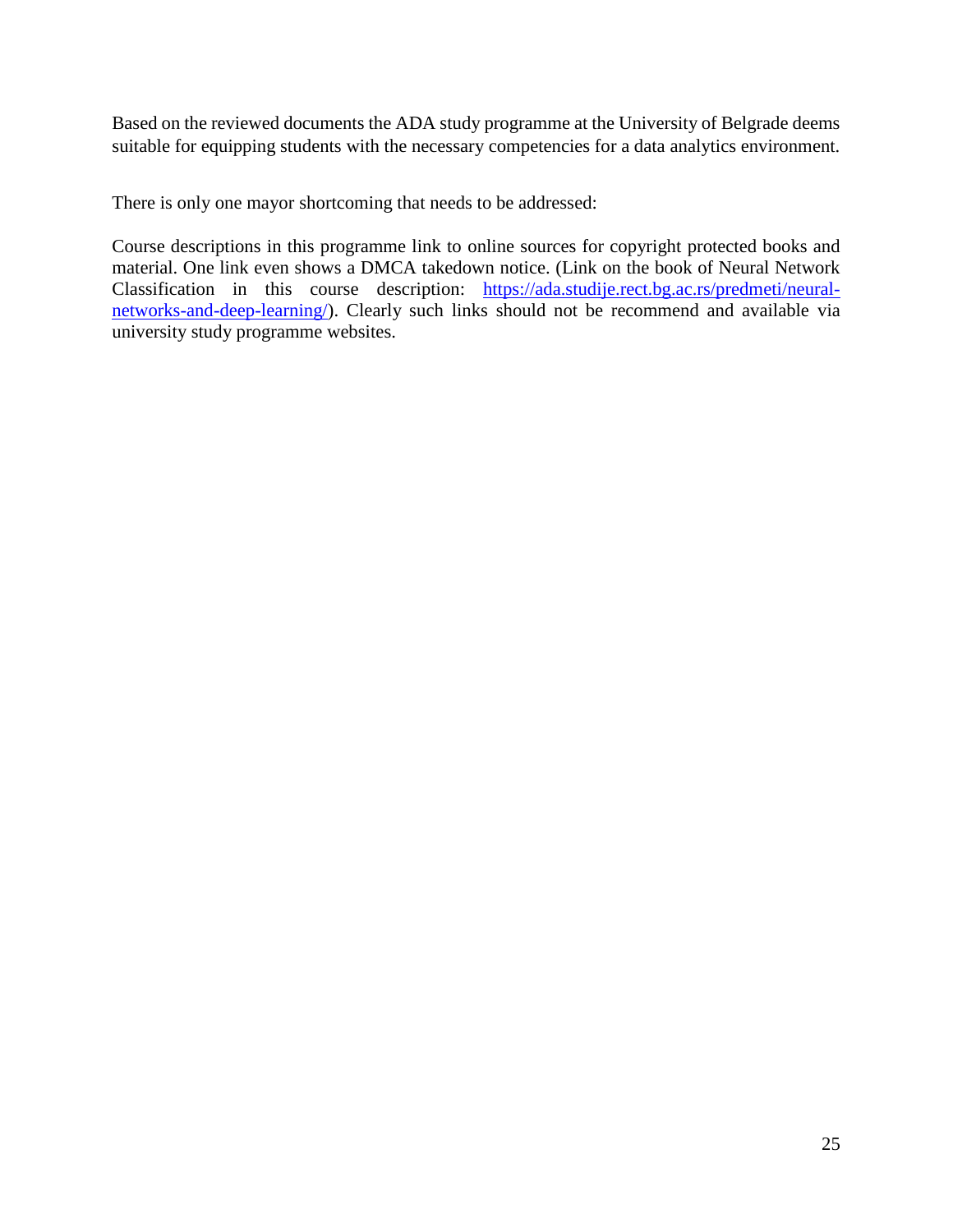# <span id="page-25-0"></span>5 ADVANCED DATA ANALYTICS IN BUSINESS (UNIVERSITY OF NIS)

The Advanced Data Analytics in Business at the University of Nis offers to prepare students for a data driven future. This programme aims at a rigorous technical and quantitative training. The courses claim to be sector-focused with a significant share of real-case business problems.

# <span id="page-25-1"></span>5.1 MATERIAL AVAILABLE FOR PROSPECTIVE STUDENTS

Compared to other master programmes targeted at an international audience there is very little overall information available for this programme in English.

# <span id="page-25-2"></span>5.2 STRUCTURE OF THE PROGRAMME

This programme is a 3-semester programme with a total number of ECTS credits of 90. In each of the first two semesters, there are in five courses. Three core courses and two elective courses each with 6 ECTS credits. The third semester is reserved for an internship and a master thesis.

# <span id="page-25-3"></span>5.3 COURSES

The curriculum contains in total six compulsory and four elective courses which are taught over two semesters only. There is a focus on quantitative subjects in the second semester which present a full list of overlapping topics while either using R or Python. The courses offered fit with comparable courses in other master programmes.

All three compulsory course require basic mathematics and or statistics knowledge. Nevertheless, the offered elective course in this second semester tend to reoffer the same qualifications. Students can pick an additional introduction to the same programming language R (while terming this course "programming for business applications 2").

In the following detailed course descriptions are given.

#### **Introduction to Machine Learning in Business.**

The goal is acquiring knowledge about fundamental machine learning models, algorithms, key design elements, and evaluation techniques. After completing the course, the students understand basic machine learning techniques, they have applied them in practice, they are able to select techniques adequate for the problem at hand, they understand how the decisions made in the algorithm design phase affect the algorithm behaviour and can estimate the quality of the obtained models.

#### **Programming for Business Applications**

The goal is acquiring knowledge about fundamental algorithmic templates as well as basics of programming in Python.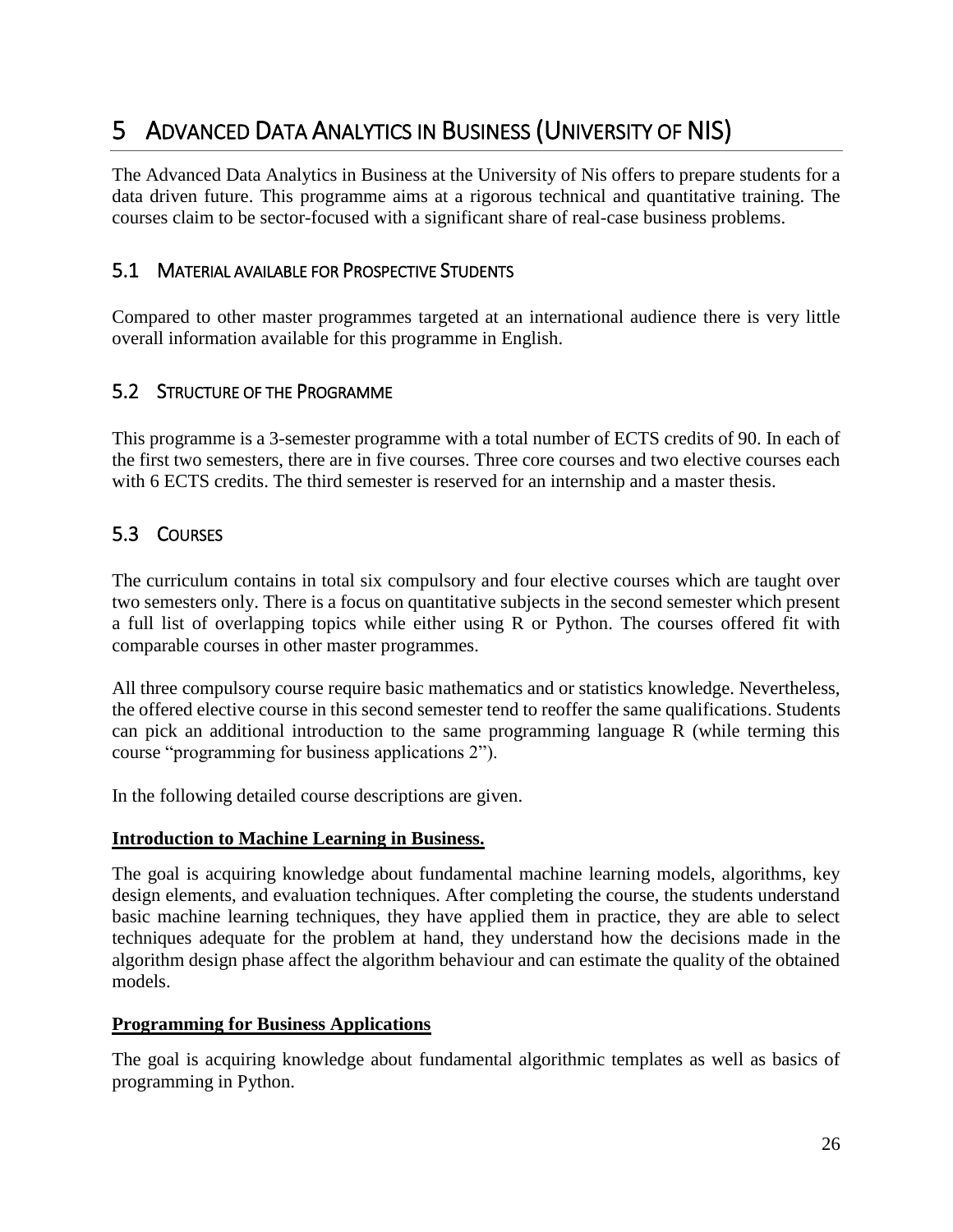#### **Optimization and Business Decision-Making**

The goal is acquiring knowledge about operation research and decision theory methods and models used in business and economics and their training for independent empirical research in this area. After completing the course, the students understand how to apply linear programming modelling, as well as multi-criteria analysis methods in all areas of business. Through practical examples and the use of Python as an appropriate programming language, students will be able to conduct independent research and solve case-study problems.

# **Research Design and Visualization Techniques**

Introduction to the basics of research planning, graphical presentation of data and research results Students will be introduced to the basics of research planning and visual presentation of data in programming languages Python and R.

# **Marketing Intelligence**

Familiarize students with the most common analytical tools in market intelligence and marketing research and qualify students who have already ruled the logic of statistical thinking to independently conduct marketing research and analysis. Students will become familiar with specific marketing research techniques for analysing data once it has been collected and using those analyses to make better management decisions. Also, students will be able to use programming languages R and Python for marketing research and analysis.

#### **Mathematics and Statistics in Business Analysis**

Introducing students to the basic concepts, models and methods in mathematics and statistics and their training for the application of acquired knowledge in various fields of economics. Use of mathematical methods and accompanying software packages for discrete and dynamic analysis of models used to solve specific economic and organizational problems. Calculation and correct interpretation of basic statistical indicators, mastering the basic statistical methods and commenting on the obtained results, using appropriate software packages.

#### **Fundamentals of Accounting and Business Finance**

Besides the name of the course, there is no further information available for this course.

#### **Time Series Forecasting**

Introducing students to the basic concepts, models and methods in time series analysis and forecasting and their training for the application of acquired knowledge in various fields of economics.

#### **Applied Econometrics**

Introducing students to econometric methods and models used in business and economics and their training for independent empirical research in this area. Students will be trained to apply econometric modelling in all areas of business. Through practical examples and the use of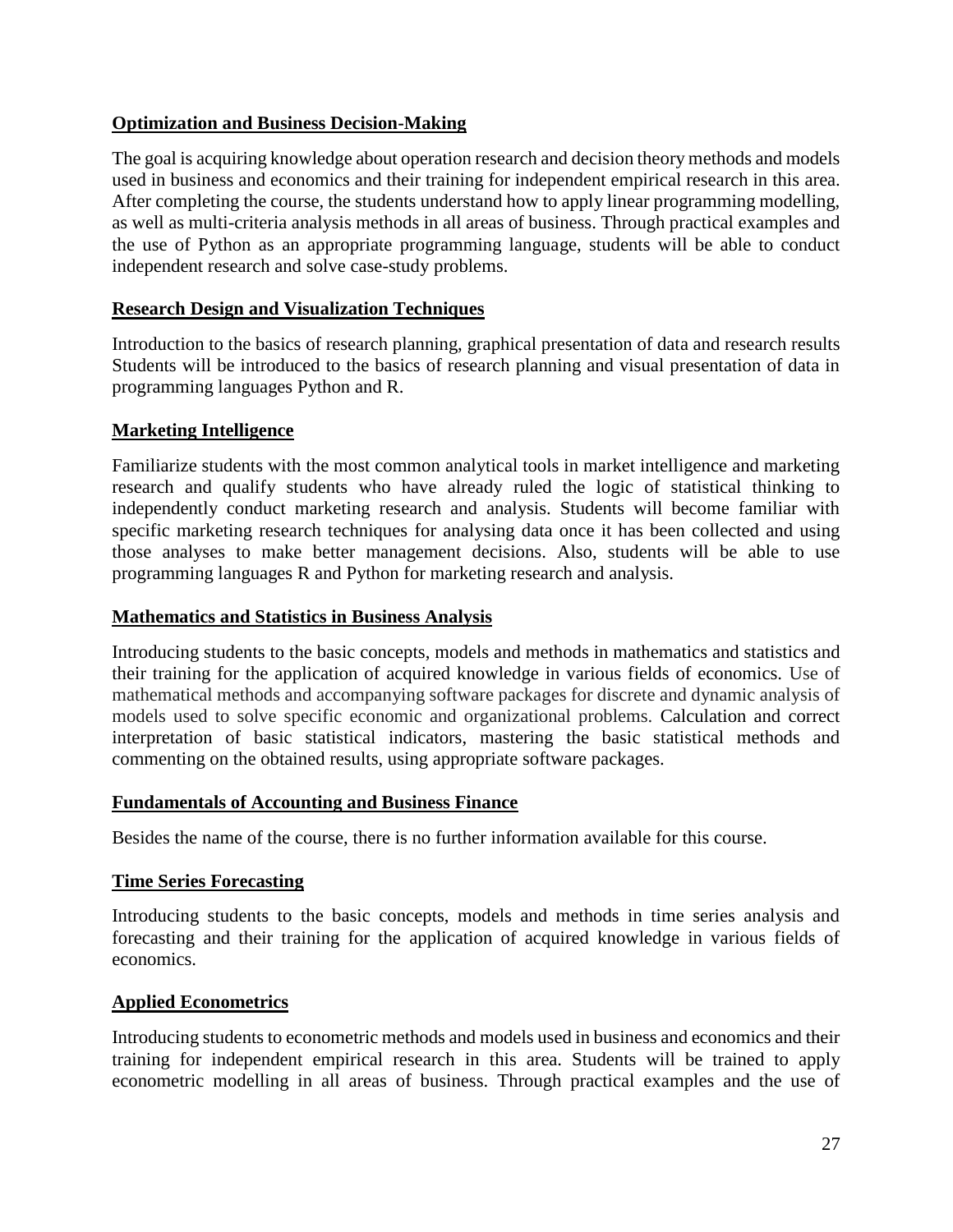appropriate programming language, students will be able to conduct independent econometric research.

### **Quantitative Finance**

The goal of this course is to extend undergraduate students' knowledge about financial market analytics as well as practitioners understand Capability to do analysis and based investment and financial decision making on quantitative data. Ability to extract information about transaction prices, yields and turnover data from relevant markets and data vendors, as well as to process information for making decisions related to securities investments (time series models, linear and nonlinear models, numerical procedures).

#### **Programming for Business Applications II**

Students will be familiar with practical applications of basic and advanced methods for statistical data analysis as well as the basics of programming in R. Introduction to basic and advanced programming techniques for statistical data analysis.

#### **Advanced Big Data Analytics**

Introducing students to the basics of advanced business data analytics. Students will be introduced to the advanced data analytics and Big Data concept using the Python and R programming languages.

#### **Online Business and Web Analytics**

The goal of this course is to extend to provide students basic data analytic knowledge applied in analysing online business, social media, and web contents. Students will be able to perform independent analysis of web data and obtained conclusions related to potential improvements of sales, product range, customer relations and digital marketing strategies.

#### **Data Acquisition in Business Intelligence**

Introduction to the basics of data acquisition from various sources and its importance for business analytics Students will be introduced to the basics of data acquisition from different sources using Python and R programming languages.

#### **Academic Writing**

The goal of this course is to develop and strengthen academic and professional writing skills of students. To improve reading, critical reasoning and research skills. To enable students to write academic and professional articles with confidence and skill. Students will be introduced to fundamental concepts of academic writing, text analysis and critical reasoning.

# <span id="page-27-0"></span>5.4 TEACHERS

No further details on scientific teaching personal are available besides the name of the teachers. Only twelve different people are listed as teaching personal. Their researcher profiles are not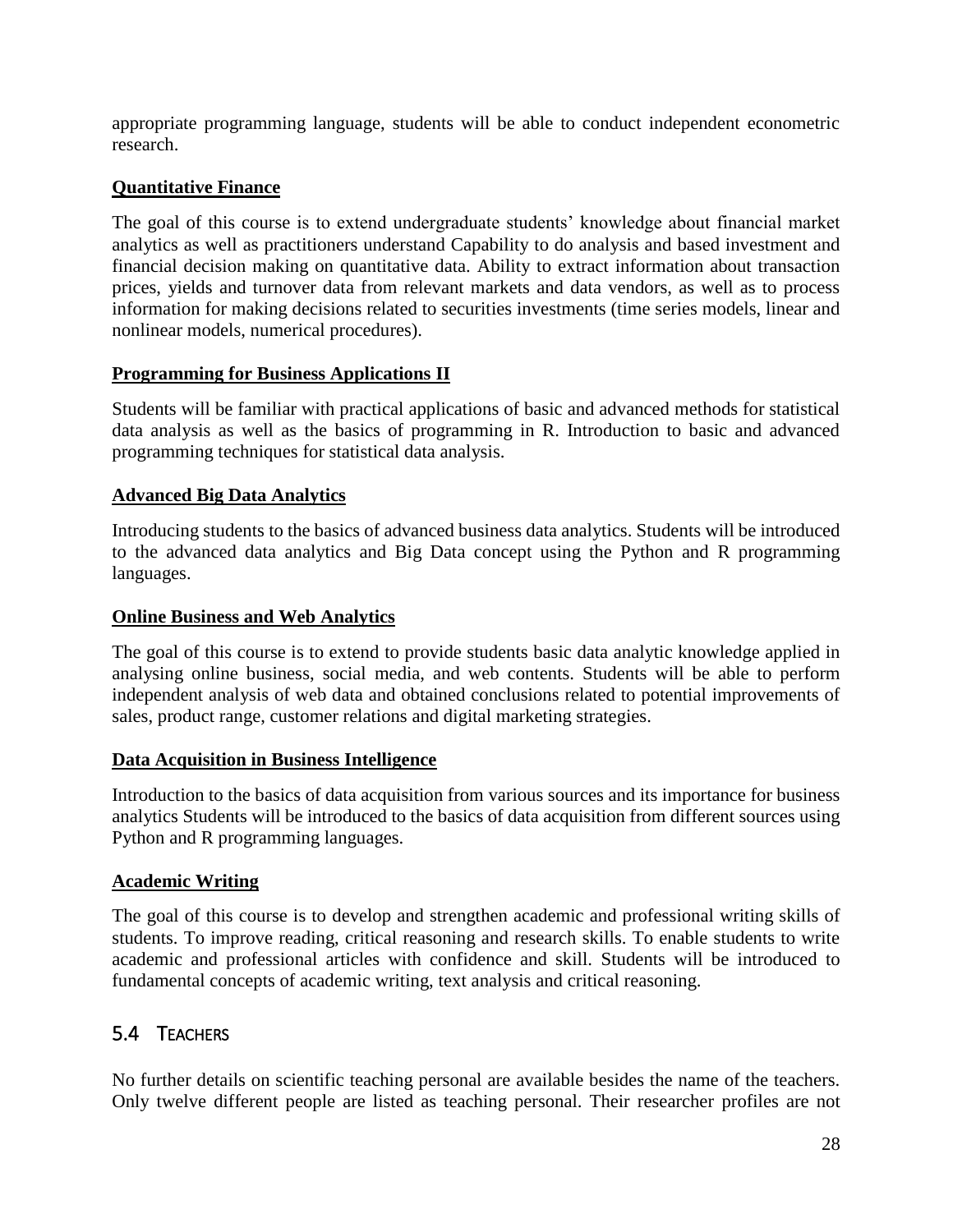available. About 30% of all people are female. On the overall information homepage, it is being said that in this programme also teachers from abroad are giving lectures.

# <span id="page-28-0"></span>5.5 MASTER THESIS AND INTERNSHIP

The master thesis credit value is 20 ECTS. It is thought to be completed in the third semester. No additional information on prerequisites or structure of the master thesis is available.

In this Master programme an internship is required. The credit value for the internship in the third semester is 10 ECTS. No further information is available.

# <span id="page-28-1"></span>5.6 COMPETENCES ACQUIRED

The main goal of this programme is to equip graduates both with a technical and quantitative training while also show how this knowledge can be directly applied. Further detailed competencies acquired are not further discussed in this report as there is no additional information in English available.

# <span id="page-28-2"></span>5.7 PREREQUISITES FOR ENROLMENT

<span id="page-28-3"></span>No information on conditions for enrolment is available in English.

# 5.8 GENDER, BIAS, ETHICAL AND LEGAL ASPECTS

Gender studies is not part of this programme. No individual course discussing gender and bias in this programme is present.

Also ethical, and legal challenges that arise when dealing with real data are not discussed in an individual course.

# <span id="page-28-4"></span>5.9 DOCUMENTS USED FOR THIS REPORT

For the Advanced Data Analytics Programme of University of Nis only two documents in English have been used this report. In general, there is very little overall information available for this programme.

https://www.ada.ac.rs/sp-uni/

Curriculum file <http://www.ada.ac.rs/download/1211/>

Course Description: <http://www.ada.ac.rs/download/1214/>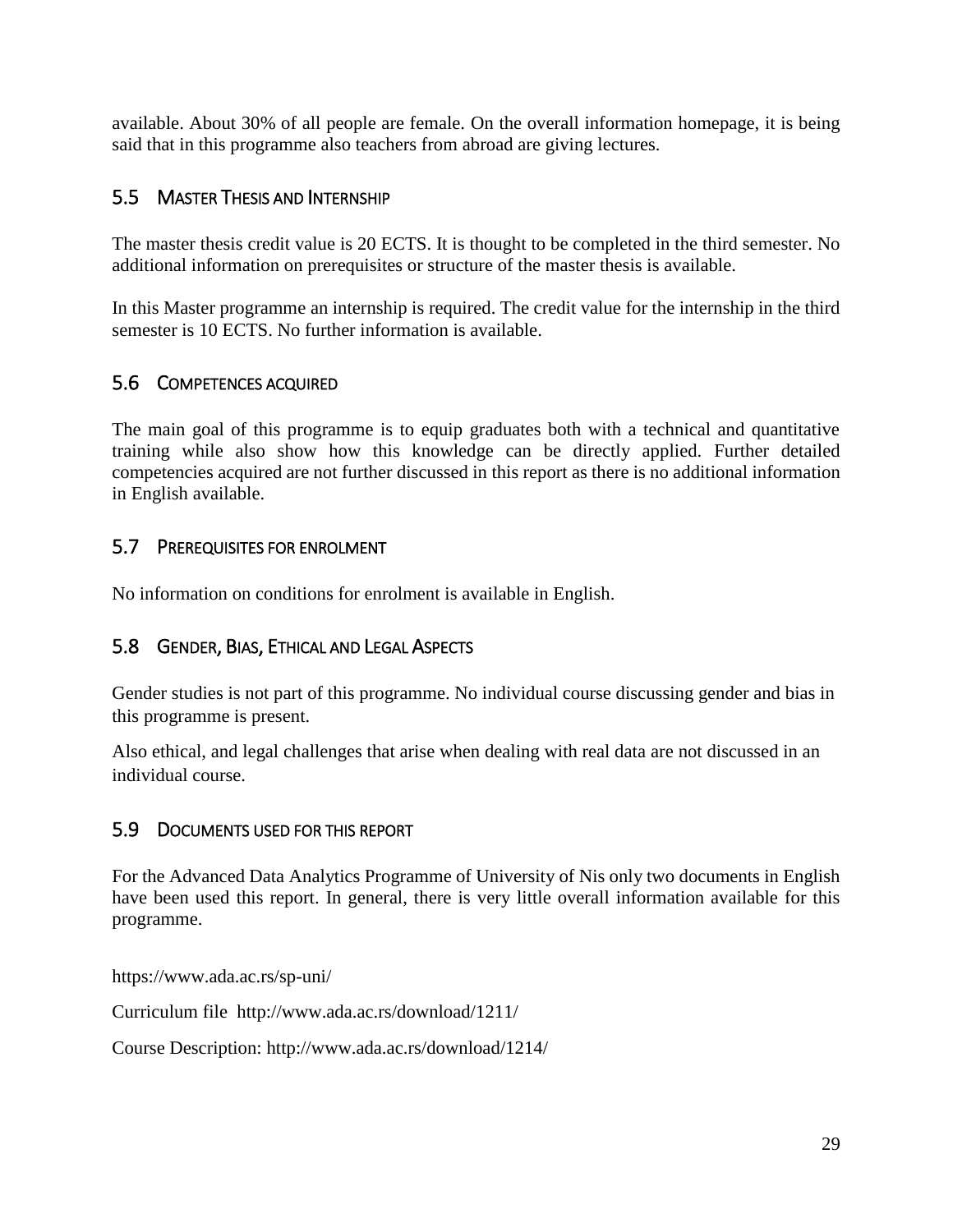# <span id="page-29-0"></span>5.10 CONCLUSION

The Advanced Data Analytics in Business programme at the University of Nis offers interesting possibilities for students to touch on the topics of advanced data analytics but is limited in what it is offering or how it is communicating its contents in advance.

One shortcoming of this programme is the limited information available. Additional information on the learning outcome of this programme and details on the teaching personal would be beneficial.

Another shortcoming of the programme is the somewhat missing structure. The whole programme offers in total 90 credits only. One third of these credits are reserved for the internship and the master thesis. 24 credits go into elective course which might cover redundant subjects, scientific writing or Fundamentals of Business and Accounting. The programme misses a clear focus on indepth courses. A list of subjects seems to be touched on a beginner's level, but advanced courses are missing. Course topics are redundant, and students might learn too little for a master's programme in this course structure.

Working with data and data analytics does offer the opportunity to discuss gender and bias topics. This ADA programme does not offer courses related to gender and or bias or legal and ethical issues in data topics.

The internship which is part of the programme offers students to apply their knowledge already early one. Unfortunately, no additional information on this internship is available.

Based on the reviewed documents the ADA study programme at the University of Nis leaves room for improvement. This impression mainly comes due to the shortage of documents and information available.